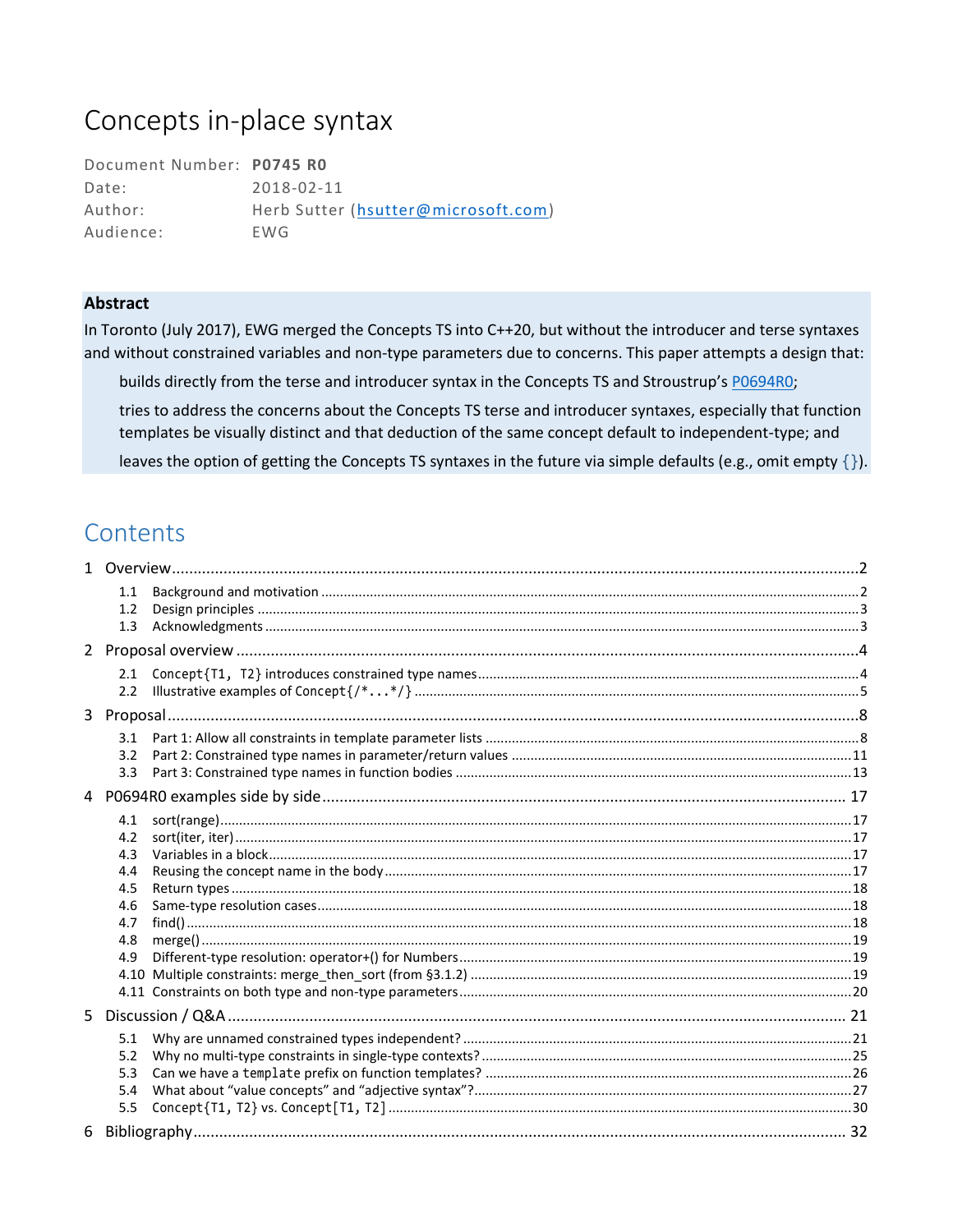# <span id="page-1-0"></span>1 Overview

# <span id="page-1-1"></span>1.1 Background and motivation

Unifying generic and ordinary programming using the terse (a.k.a. abbreviated, natural, etc.) constraint syntax has been a key goal since concepts were first presented to the committee. The original 2003 concepts paper [N1536](https://wg21.link/n1536) (Stroustrup, Dos Reis) included a section on this syntax, and ever since the concepts designers have expressed the view that concepts was about more than just constraints.

Although draft C++0x concepts and late[r N3351](https://wg21.link/n3351) did not mention the terse syntax, the concepts designers accepted C++0x concepts as a point-in-time interim step knowing that the terse syntax could be layered on to get to "full concepts." Given that we are now some 10 years beyond C++0x concepts, and have been working on concepts within WG21 for 14 years (and longer before WG21), there is a greater sense of urgency to finally get "full concepts" including the unification of generic and ordinary programming with the terse syntax, and not decouple the terse syntax for long.

The Toronto meeting Tuesday evening session had over 70 experts present, and conducted two main polls:

- There was a strong consensus to merge the Concepts working paper (as amended by other changes approved earlier in the day) into the C++20 working draft, but excluding "for now" the introducer and terse syntaxes along with constrained variables and constrained non-type template parameters.
- There was overwhelming support to continue to pursue a terse syntax that could overcome the concerns with the Concepts TS terse syntax, especially that function templates be visually distinct and that deduction of the same concept default to independent-type semantics.

This paper presents a design for a terse syntax for applying concepts that:

- builds directly from the terse and introducer syntax in the Concepts TS and Stroustrup's [P0694R0](https://wg21.link/p0694) (embraces the TS introducer syntax and allows it generally throughout the language, not just in one place);
- attempts to address the concerns about the Concepts TS terse and introducer syntaxes, especially that function templates be visually distinct and that deduction of the same concept default to independenttype semantics; and
- deliberately leaves the door open to getting exactly the Concepts TS terse parameter, introducer, and constrained variable and non-type parameter syntaxes and semantics (except only for the TS's sametype semantics default for parameters) in the future by adding a simple default if the committee is comfortable doing so once we gain further experience with the feature.

In particular, the difference between the Concepts TS and this paper's proposal is often "just  $\{$ '', as in:

| <b>Concepts TS and P0694R0</b> | This paper (proposed)                 |
|--------------------------------|---------------------------------------|
| void sort(Sortable& s);        | $\vert$ void sort(Sortable{ $\$ & s); |

See [§4](#page-16-0) for many side-by-side examples, including all of the main P0694R0 examples.

This paper builds on previous papers including the original Stroustrup and Dos Reis [N1536](https://wg21.link/n1536) (2003) concepts proposal which did include the terse syntax, the Concepts TS (2015), Ballo and Sutton's [N3878](https://wg21.link/n3878) (Jan 2014), Smith and Dennett's [P0587](https://wg21.link/p0587) (Feb 2017), Vandevoorde's [[Van17\]](http://wiki.edg.com/pub/Wg21kona2017/EvolutionWorkingGroup/terse_syntax_alternative.html) (Mar 2017 EWG presentation), Van Eerd and Ballo's [P0464R2](https://wg21.link/p0464r2) (Mar 2017), Brown's [N4434](https://wg21.link/n4434) (Apr 2015), Stroustrup's thorough treatments in [P0694R0](https://wg21.link/p0694) an[d P0695R0](https://wg21.link/p0695r0) (Jun 2017), Honermann's PO696RO (June 2017), and Spicer, Tong, and Vandevoorde's PO691RO (June 2017).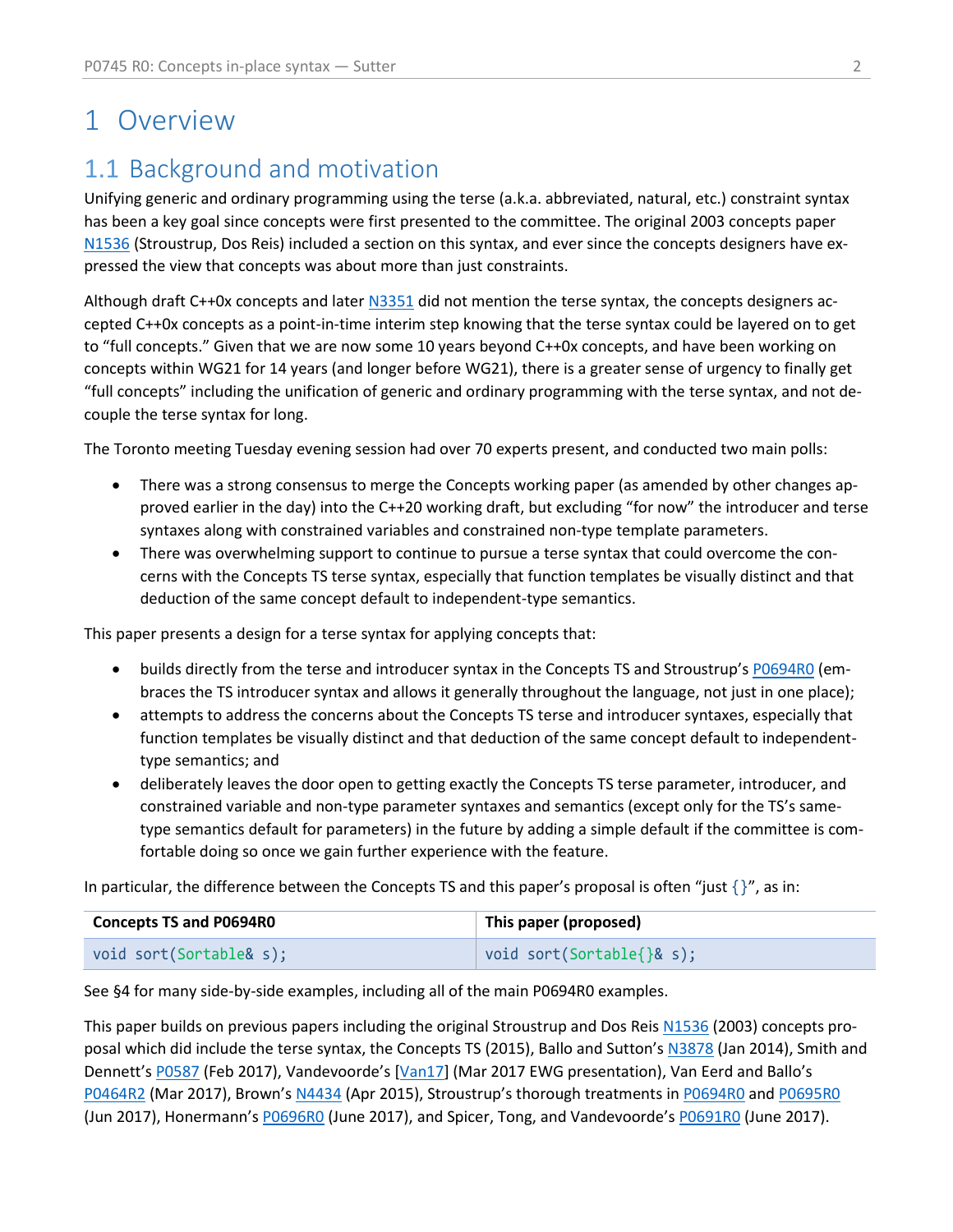### <span id="page-2-0"></span>1.2 Design principles

**Note** These principles apply to all design efforts and aren't specific to this paper. Please steal and reuse.

The primary design goal is conceptual integrity [\[Brooks 1975\],](https://en.wikipedia.org/wiki/The_Mythical_Man-Month) which means that the design is coherent and reliably does what the user expects it to do. Conceptual integrity's major supporting principles are:

- **Be consistent:** Don't make similar things different, including in spelling, behavior, or capability. Don't make different things appear similar when they have different behavior or capability.—For example, this paper follows the principle in the Concepts TS and Stroustrup's [P0694R0](https://wg21.link/p0694) that **generic programming and ordinary programming should be consistent**, especially that writing the boilerplate text "template<>" should not be needed for many generic algorithms, and that auto be the least constrained concept. It diverges from the Concepts TS where there are three different "short" constraint syntaxes (besides explicit requires). Also, this paper's proposed constrained type introducer can be used to **constrain any deduced type (after deduction)**, including a type parameter, auto variable, or auto return type.
- **Be orthogonal:** Avoid arbitrary coupling. Let features be used freely in combination.—For example, in this paper we follow the principle that **applying a constraint should not change the meaning of code**; applying a constraint should (only) reject a type that does not match that constraint, not change semantics in any other way. This principle is essential to preserving that auto is in fact the least constrained concept (otherwise replacing auto with a more-constrained concept would have other semantic effects than just increasing the constraint), and avoids adding surprises such as that merely adding or changing a constraint (changing auto to a concept name, or changing one concept name to another) could sometimes make a function be a template and sometimes not, sometimes make a two-parameter heterogenous function be usable only homogeneously, sometimes make a return type not be deduced from the returnexpression, and so on. All of these would be sources of user surprise, add contextual meaning that is hostile to refactoring, and have the usual other negative consequences of language inconsistencies.
- **Be general:** Don't restrict what is inherent. Don't arbitrarily restrict a complete set of uses. Avoid special cases and partial features.—For example, this paper suggests that since the Concepts TS allows singletype concept constraints in template<> parameter lists, we should **allow all constraints** there, including multi-type concept constraints, as was previously suggested in [N3878](https://wg21.link/n3878) (Ballo and Sutton). This paper also proposes a **general way to introduce constrained type names "on the fly"** at point of use.

These also help satisfy the principles of least surprise and of including only what is essential, and result in features that are additive and so directly minimize concept count (and therefore also redundancy and clutter).

### <span id="page-2-1"></span>1.3 Acknowledgments

Thanks to the following for their feedback, including all authors of recent papers in this area: Botond Ballo, Walter Brown, Chandler Carruth, Casey Carter, James Dennett, Gabriel Dos Reis, Hal Finkel, Tom Honermann, Erich Keane, Robert Klarer, Thomas Köppe, Adam Martin, Eric Niebler, Arthur O'Dwyer, Jakob Riedle, Barry Revzin, Richard Smith, John Spicer, Bjarne Stroustrup, Andrew Sutton, Daveed Vandevoorde, Tony Van Eerd, and Ville Voutilainen.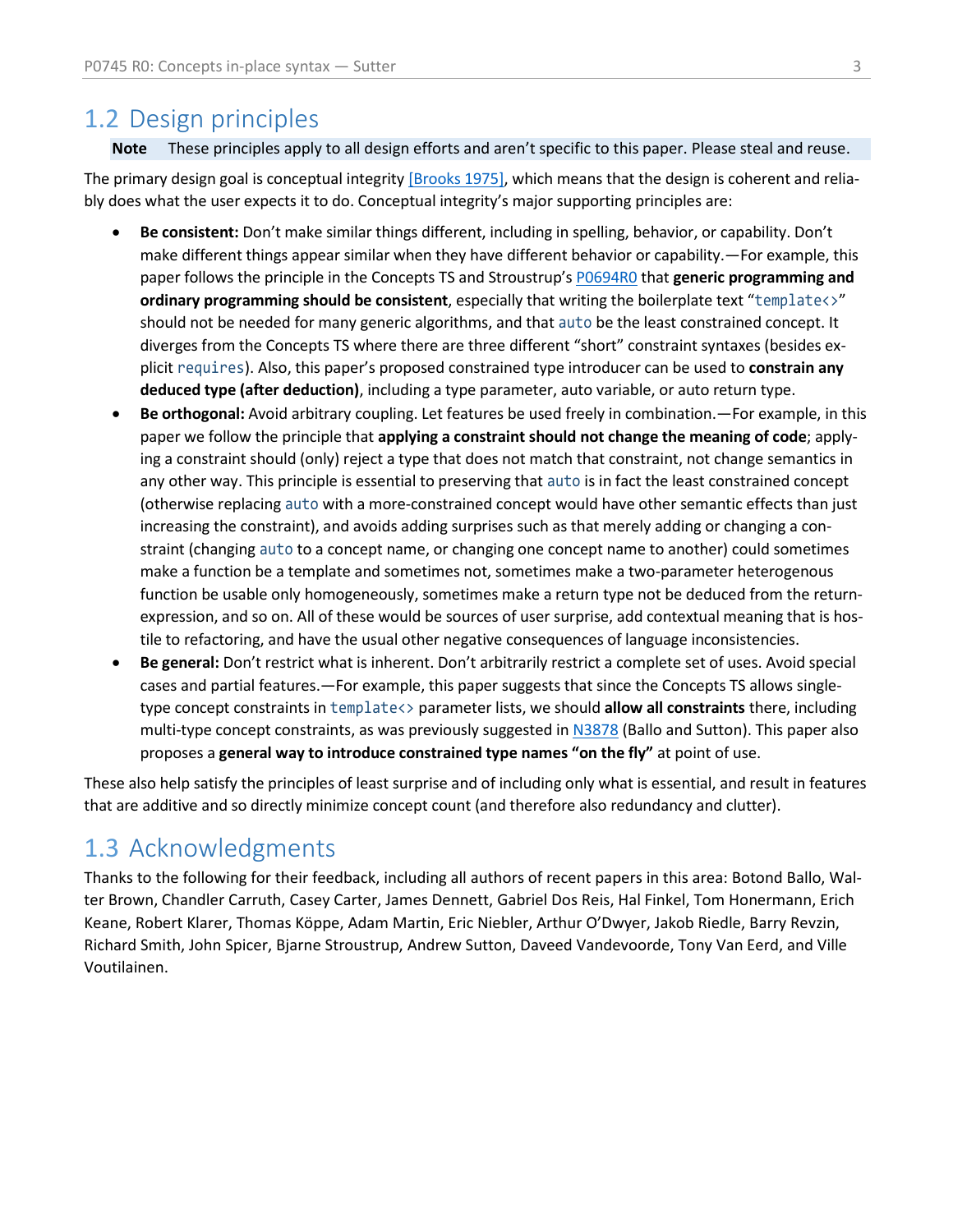# <span id="page-3-0"></span>2 Proposal overview

## <span id="page-3-1"></span>2.1 Concept {T1, T2} introduces constrained type names

Today, a concept name followed by a list of type arguments in  $\leftrightarrow$  checks the constraint:

ConceptName < *identifier-list* > // checks one or more already-existing type names

**Note** This paper neither proposes nor precludes extensions to this syntax except as noted in [§2.2.3.](#page-5-0)

This paper proposes a **constrained type introducer** where a type concept name followed by a list of type names in  $\{\}$  introduces the names, as in the Concepts TS introducer syntax (see [§5.2](#page-24-0) for the alternative of using  $[\ ]$ ):

ConceptName { *identifier-list*opt } // introduces zero or more constrained type names

which can be used to introduce constrained type names "on the fly" within existing grammar elements (notably, in template parameter lists and in declarations of parameters, return types, and local variables).

#### **Future simplification**  $\rightarrow$  **Concepts TS terse syntax via a default**

In the future, we could add: "where if there are no introduced names we can also omit  $\gamma$ ".

It is deliberate that if we added that, we would have the current Concepts TS terse syntax. My aim is to construct a syntax that works well now and also gives us a path to adopting the Concepts TS terse syntax in the future, if the committee gains comfort with viewing empty  $\{\}$  as unnecessary once we gain experience with the feature.

**Notes** This proposal is for concepts whose parameters are all types.

If you see an introducer Concept{T}, you know T is introducing a name for a type that is being *deduced* and then *constrained* to Concept.

This proposal is not currently proposing auto $\{$ /\*name\*/ $\}$  to be able to give a name to the type of a template non-type parameter, a parameter of template type parameter type, or an ordinary variable of deduced type. This could be proposed in the future as a compatible extension, and would be useful in cases like  $\lceil ( \text{auto} \{ T \} \& x ) \{ \text{return } f(\text{std} : \text{forward} \{ T \}(\text{x})); \} \rangle$ .

This proposal is not currently proposing nesting of Concept1{Concept2{ $/*...*/$ }. This could be proposed in the future as a compatible extension if it is found useful, such as to mean introducing a type name that satisfies both constraints.

This proposal is not currently proposing introducing variadic names (e.g., Concept  $\{Ts... \}$ ). This could be proposed in the future as a compatible extension if it is found useful.

Introducing constrained type names has the following semantics:

- Multiple introductions of the **same type name** introduce the **same type**, whether it is constrained by the same concept or different concepts. It is the same name, therefore must be the same type. The type must satisfy all the constraints in which it is mentioned.
- Introducing **different type names** introduces **independent types**, whether they are constrained by the same concept or different concepts. They are different names, therefore need not be the same type.
- Name(s) are not required; introduce a name only if it's needed again (such as to declare another variable of the same type). When omitted, the semantics are that the compiler invents an unspecified unique name, as with other unnamed entities (e.g., lambdas). Therefore it follows that introducing **anonymous unique [therefore different] type names** introduces **independent types** (see [§5.1.5\)](#page-23-0).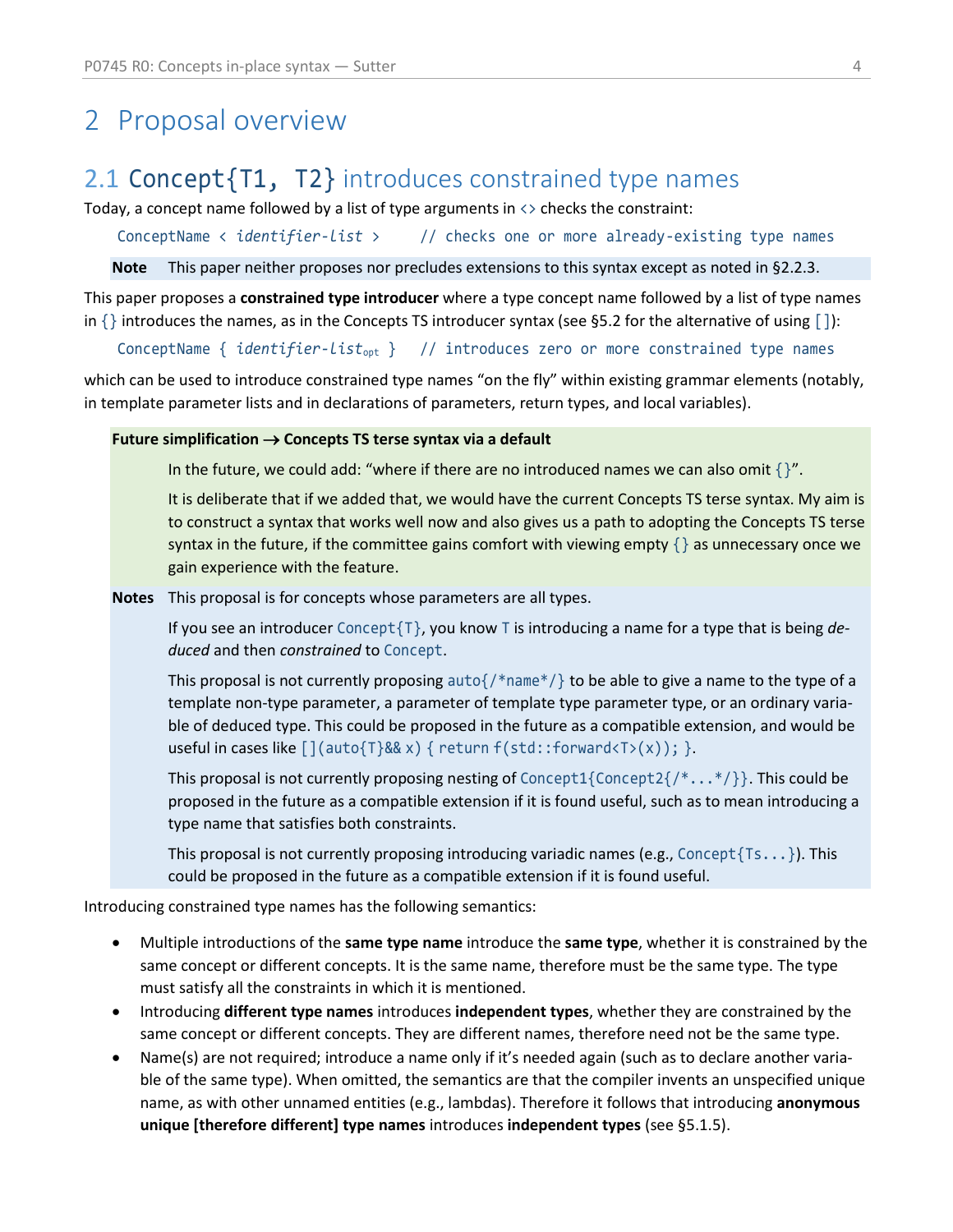# <span id="page-4-0"></span>2.2 Illustrative examples of Concept{/\*...\*/}

### 2.2.1 In template declarations and definitions

For class templates, variable templates, and alias templates, here is how to use the syntax to introduce constrained type names in the template parameter list:

```
template<Number{T}> // introduce the type name (in template arg list)
class matrix { vector<T> v; /*...*/ }; // use the type name
// means: template<class T> requires Number<T> /*etc.*/
template<FloatingNumber{N}> // introduce the type name (in template arg list)
constexpr N pi = N{3.1415926535897932385L}; // use the type name
// means: template<class N> requires FloatingNumber<N> /*etc.*/
template<Number{N}> // introduce the type name (in template arg list)
using T = something<N>; \frac{1}{2} and \frac{1}{2} use the type name
// means: template<class N> requires Number<N> /*etc.*/
```
For function templates, we can introduce constrained type names in the template parameter list:

```
template<Mergeable{In1, In2, Out}> // introduce the type names (in template arg list)
Out merge(In1, In1, In2, In2, Out); // use the type names
// means: template<class In1, class In2, class Out> requires Mergeable<In1, In2, Out> /*etc.*/
```
and in a parameter or return type position (if the name is unneeded and omitted, the language as-if invents one):

```
void f(Number{N} n, Sortable{S}& s) { // introduce the type names (in parameters)
   N t = n + something(); // use the type nameValue_type<S> val = *s.begin(); \frac{1}{2} // use the type name
}
// means: template<class N, class S> requires (Number<N> && Sortable<S>) /*etc.*/
Input iterator{I} \frac{1}{2} // introduce the type name (in prefix return type)
find(I, I, Equality_comparable<Value_type<I>>{}); // use the type name
// means: template<class I> requires Input_iterator<I> /*etc.*/
auto multiply(Number{N}, N) -> Number{} // constrain the return type (in trailing return)
   \{ /^*, \ldots \} use the type name \ldots \frac{*}{*}// means: template<class N, class _T1> requires Number<N> && Number<_T1> /*etc.*/
void sort(Sortable{}&);
// means: template<class _T> requires Sortable<_T> /*etc.*/
```
If the same type name is introduced more than once in the scope of a single template declaration or definition, the type must meet all the constraints. For example:

```
void f(Number{N}, Number{N});
void f(Number{N}, N); \frac{1}{2} same except conversions allowed on second param
// means: template<class N> requires Number<N> /*etc.*/
```
and in the following N must satisfy two constraints:

```
void g(Number{N}, Addable{N});
// means: template<class N> requires (Number<N> && Addable<N>) /*etc.*/
```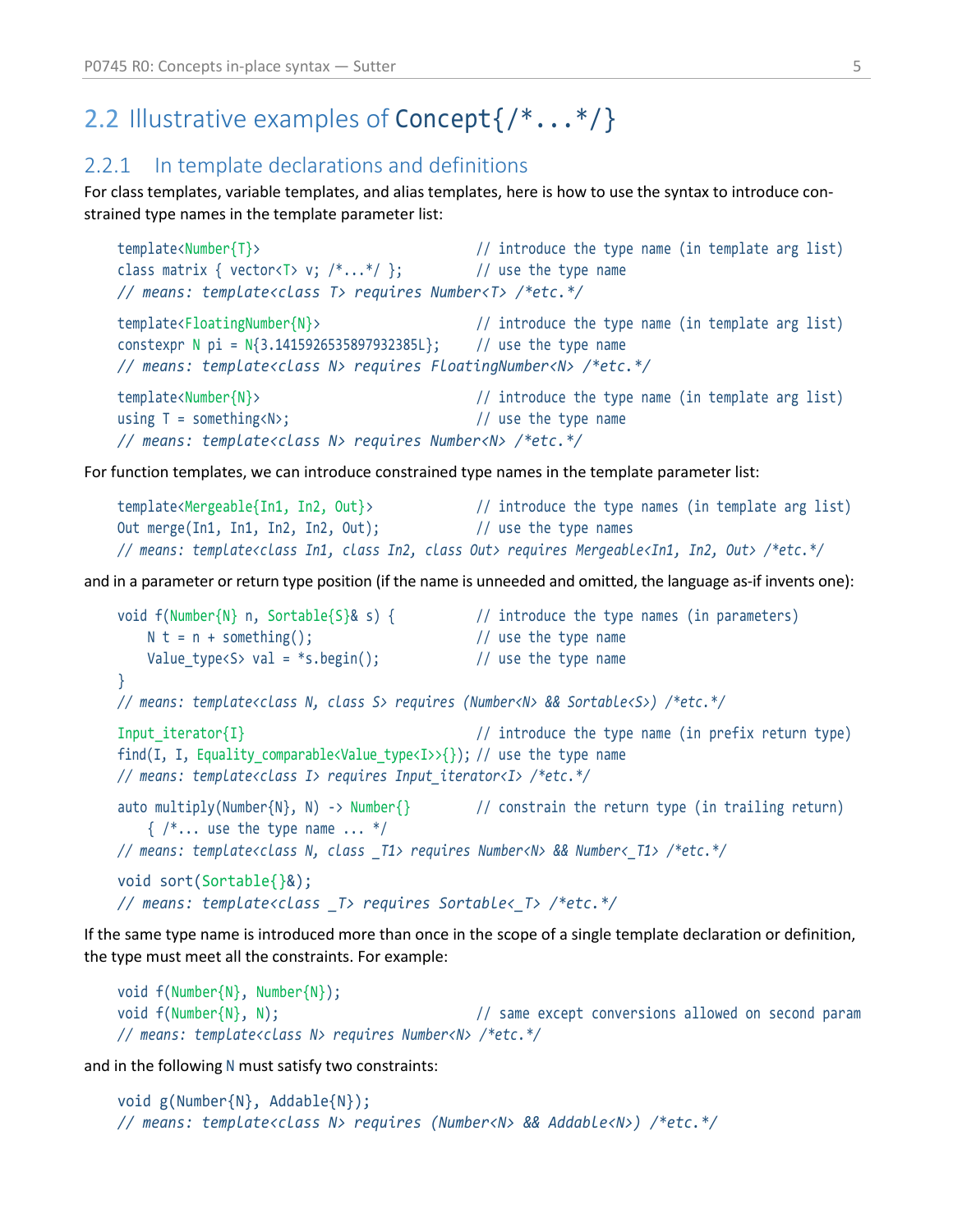Type parameters and non-type parameters are made unambiguous by consistently requiring  $\{\}$  when introducing a type name, including in constrained type parameters (where the Concepts TS and C++20 working draft currently support the syntax without {}; this proposal reserves that syntax for non-type parameters). For example:

```
template<class N, auto a_value> void f(); // unconstrained
template<Number{N}, Number{} a_value> void f(); // constrained
          1/ ^ ^ with these \{\} required around a type name, this is unambiguous
```
**Notes** This does not preclude removing empty  $\{\}$  in the future, which is still an unambiguous syntax (note that the parameter name must be required):

template<Number{TypeName}, Number Value> void f(); // if empty {} were optional

Also, it avoids the current visual ambiguity where the constrained template would be written:

template<typename T> concept Number =  $/*...*/;$  // type concept template<int T> concept Numeric =  $/*...*/;$  // value concept

template<Number TypeName, Numeric Value> void f(); // current syntax ambiguous

where it is not possible to see that one is a type parameter and one is a value parameter without consulting the definitions of the two concepts. This paper proposes a general constraint introduction syntax for type concepts only, and the removal of the ambiguous syntax template<Number Type-Name, Numeric Value>. For a discussion of value concepts and paths where those lead, see [§5.4.](#page-26-0)

#### 2.2.2 In function (or function template) bodies (variables)

For example, here is how to use the syntax to constrain the type of a variable:

Number $\{N\}$  n = 42; // n is an int, and N is int Number $\{\}$  n = 42; // same, except not introducing the name N

### <span id="page-5-0"></span>2.2.3 Using <> and {} together: Bound arguments via currying

**Note** This subsection is an independent detail on which nothing else depends.

In this proposal, using Concept<> with N arguments binds the first N parameters of Concept. For example, ComparableTo<X><Y> is equivalent to ComparableTo<X,Y>.

In this proposal, using Concept{} with N introduced names binds the first N parameters of Concept. For example, ComparableTo{X}{Y} is equivalent to ComparableTo{X,Y}.

When the end of a series of  $\langle \rangle$  and  $\{\}$  is reached, the total number of all arguments and introduced names must match or exceed the number of non-defaulted parameters of Concept.

This lets us mix  $\langle \rangle$  and  $\{\}$  more freely and consistently. For example, given this concept:

```
template <class T, class U>
concept ComparableTo = requires(T const& t, U const& u)
    { { f \in = u } > 0 bool; { u = = t } > 0 bool; };
```
we can express introducing two names T and U that satisfy ComparableTo like this:

```
template <ComparableTo{T,U}> // means: template <class T, class U> requires ComparableTo<T,U>
```
and distinctly express introducing a name that is ComparableTo an existing type name X by using both  $\langle \cdot \rangle$  and  $\{\cdot\}$ :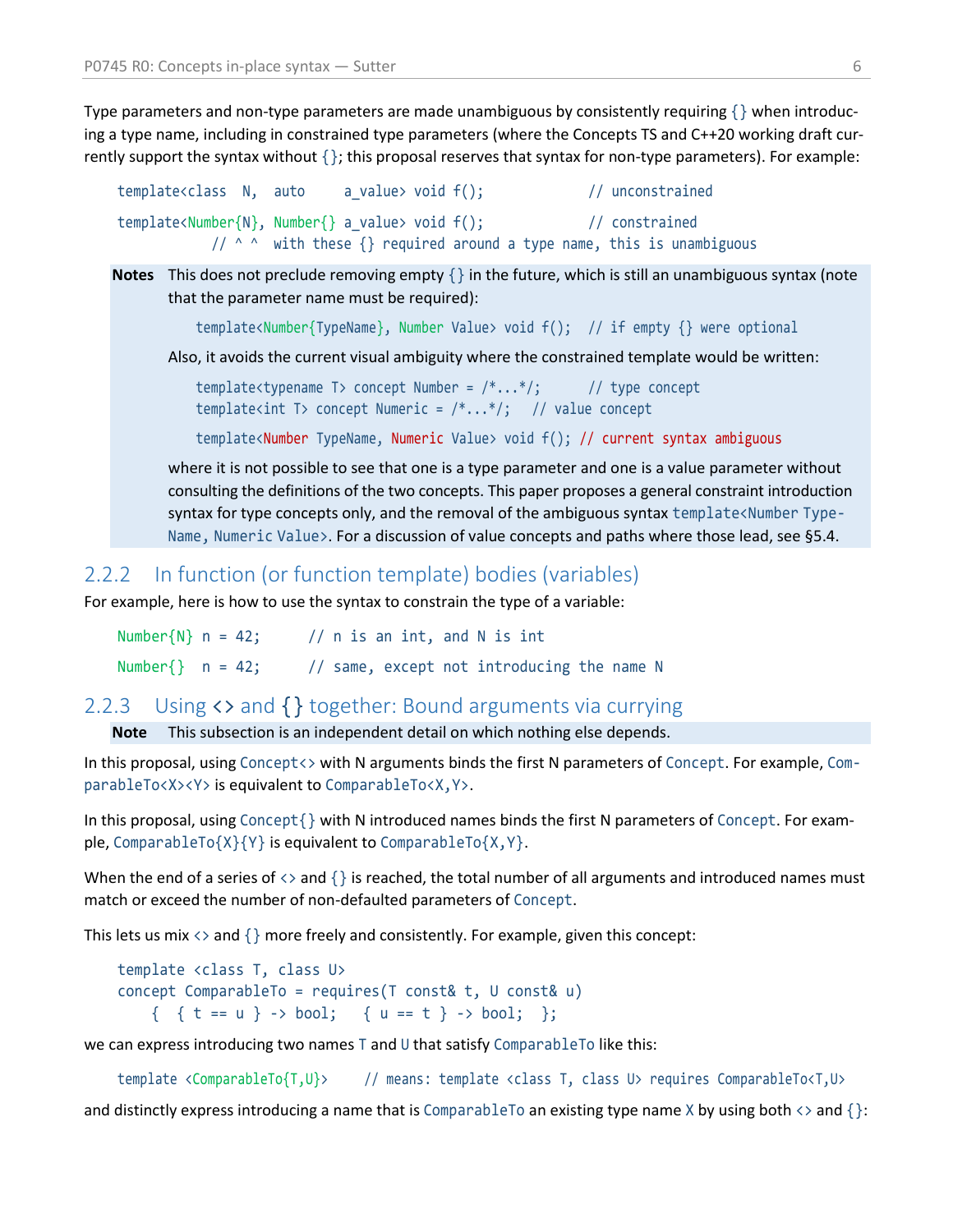| template <comparableto{t}<x>&gt;</comparableto{t}<x> |  |  |  | // means: template <class t=""> requires ComparableTo<t,x></t,x></class> |
|------------------------------------------------------|--|--|--|--------------------------------------------------------------------------|
| template <comparableto<x>{U}&gt;</comparableto<x>    |  |  |  | // means: template <class u=""> requires ComparableTo<x,u></x,u></class> |

**Notes** Some of this syntax, such as  $A \triangle B \angle \{C\}$ , just falls out of the existing grammar with the proposed  $\{\}$ extension, since A<B> is a concept name and we're just applying the  $\{\}$  syntax to that as in the base case.

When combining  $\langle \rangle$  and  $\{\}$ , to express the constraint

```
template<class T> requires ComparableTo<T,X> // direct <> order: T X
```
in the TS and the C++20 working paper we currently would write this as:

template<ComparableTo<X> T> // TS and WP order: X T (reversed)

but this proposal suggests making the order consistent while we have the chance, before casting the current syntactic inversion in stone in the standard, and instead write this as:

template<ComparableTo{T}<X>> // proposed order: T X

which makes ComparableTo<T,X> and Comparable{T}<X> consistent.

### <span id="page-6-0"></span>2.2.4 Overview comparison with Concepts TS (see [§4](#page-16-0) for detailed examples)

The Concepts TS has three "short" constraint syntaxes (besides requires) that are all different with different restrictions, shown below. The only one that is fully general is the introducer syntax in its special grammar position. This paper proposes eliminating the special grammar position, but embracing the introducer syntax and applying it generally and directly within the current grammar to constrain the places where we already write typename or auto to introduce a type.

This supports strictly more uses of a non-requires syntax (it appears to eliminate the need to resort to requires), with consistent syntax and no novel grammar position. For example, it avoids the Concepts TS and P0694R0 limitation that you can have multiple constraints (in the template<> parameter list, #1 below), or you can have a multi-type constraint (in the special introducer syntax, #3 below), but you cannot have both (without resorting to low-level requires which is undesirable), which violate both consistency and generality.

| <b>Concepts TS and P0694R0</b>                                                                           | This paper (proposed)                                         |
|----------------------------------------------------------------------------------------------------------|---------------------------------------------------------------|
| // extended syntax 1: no multi-type constraints                                                          | // extended syntax 1: multi-type constraints ok               |
| template *Mergeable ???*/                                                                                | template <mergeable{in1, in2,="" out}=""></mergeable{in1,>    |
| void merge(In1, In1, In2, In2, Out);                                                                     | void merge(In1, In1, In2, In2, Out);                          |
| // extended syntax 2: no ability to name the type                                                        | // extended syntax 2: optionally naming type ok               |
| void sort(Sortable& s) {                                                                                 | void sort(Sortable{S}& s) {                                   |
| // using S = remove reference t <decltype(s)>;</decltype(s)>                                             | $\}$                                                          |
| // novel syntax 3: only one constraint allowed<br>Sortable{S} /*Number{N}*/<br>void sort(S& s, N pivot); | $//$ n/a, use 1 or 2 above                                    |
| // (TS only) syntax 1 ambiguous and inconsistent                                                         | // introduced type names are always inside {}                 |
| // for constrained non-type parameters                                                                   | // nontype/parm/var names are always outside {}               |
| template <number number="" type,="" value=""></number>                                                   | template <number{type}, number{}="" value=""></number{type},> |
| void f(Number parameter) {                                                                               | void f(Number{} parameter) {                                  |
| Number variable;                                                                                         | Number{} variable;                                            |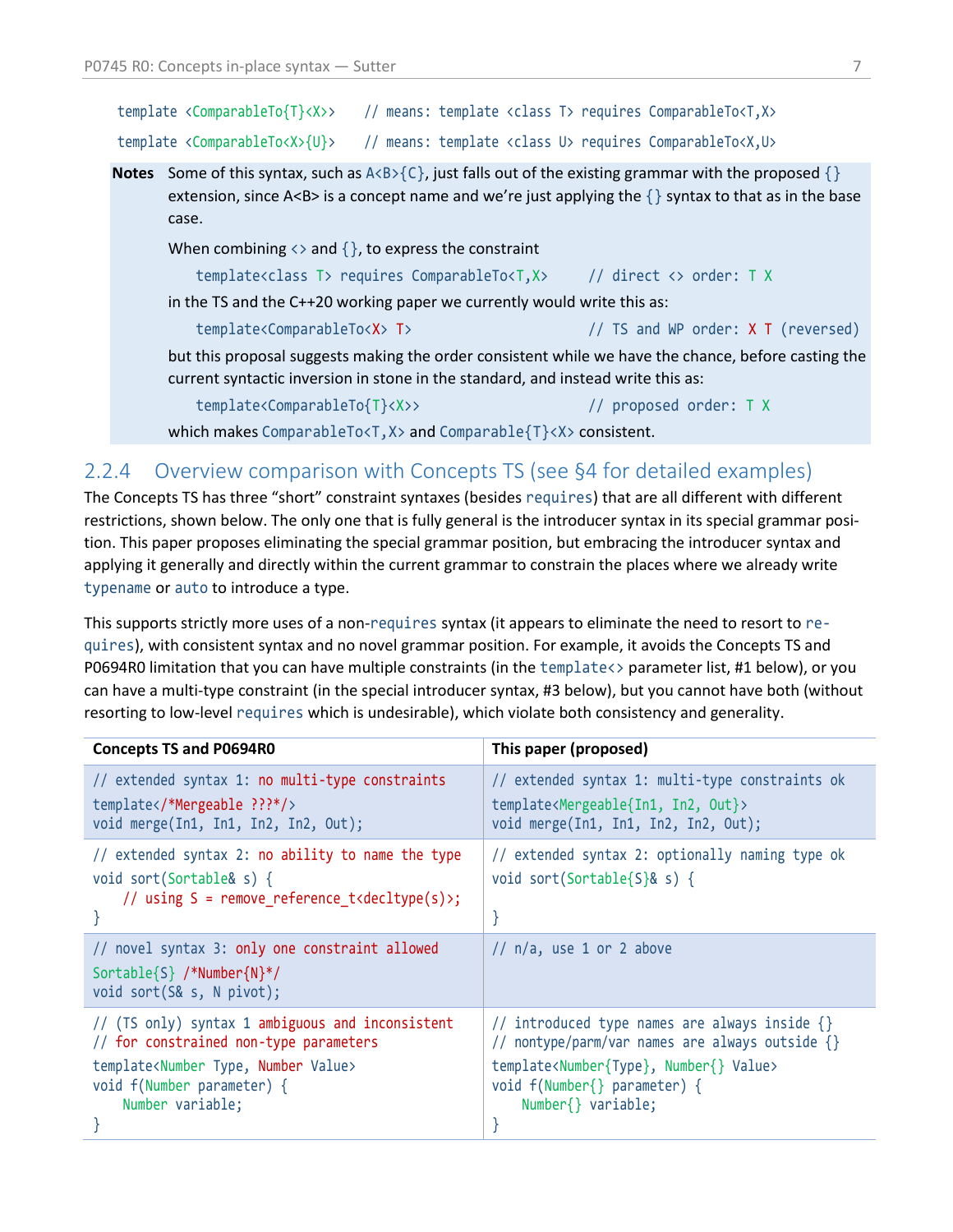# <span id="page-7-0"></span>3 Proposal

# <span id="page-7-1"></span>3.1 Part 1: Allow all constraints in template parameter lists

### 3.1.1 Proposal

For template parameter lists, allow all constraints (including multi-type constraints) where the semantics for type parameters are identical to today's class or typename, and for non-type parameters are identical to today's auto, except that additionally a deduced type can be constrained and (optionally) be named.

In a template parameter list (including of a template template parameter or generic lambda), permit the constrained type introducer Concept $\{T1 / *, \ldots Tn*/\}$  as an entry in the list. The following rules apply:

- The list of introduced names must be nonempty  $(n>0)$ .
- The semantics are the same as:
	- $\circ$  replace Concept{T1 /\*, ... Tn\*/} with typename T1 /\*, ... typename Tn\*/ for each Ti that does not already appear as a template type parameter in the same list (possibly via another constrained type introducer); and
	- $\circ$  add (or extend) the requires-clause with requires Concept<T1 /\*, ... Tn\*/>.

In a template parameter list (including of a template template parameter or generic lambda), permit the constrained type introducer Concept{/\*T\*/} as the type of a non-type (value) parameter in the list. The following rules apply:

- The list of introduced names must have 0 or 1 entries ( $n \le 1$ ).
- The name of the parameter is required.
- If the list is empty, the compiler invents an unspecified unique name for T.
- The semantics are the same as:
	- o replace Concept{T} with auto;
	- $\circ$  make T an alias for the deduced type of the non-type parameter (if that name appears elsewhere in the list, the deduction must agree with the other uses); and
	- o add (or extend) the requires-clause with requires Concept<T>.

For example, to illustrate the main cases, writing this template parameter list:

```
template<
     Sortable{S},
     Mergeable{In1, In2, Out},
     template<Iterator{I}> class X,
     Number{N} MaxSize
     >
```
is equivalent to writing this:

```
template<
     typename S,
     typename In1, typename In2, typename Out,
     template<typename I> requires Iterator<I> class X,
     auto MaxSize /*, typename N = decltype(MaxSize)*/ /* exposition only */
     >
```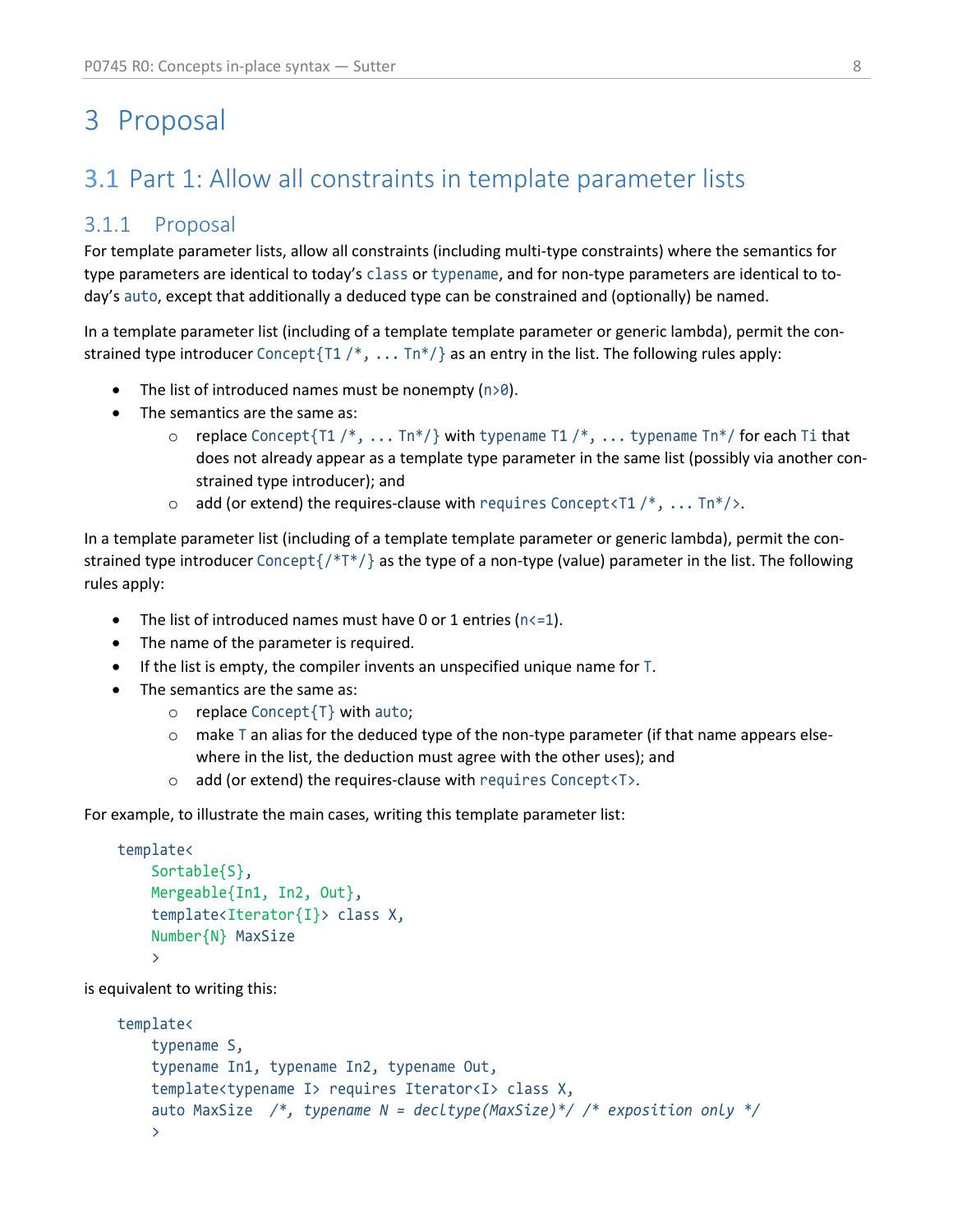```
requires
     Sortable<S> &&
     Mergeable<In1, In2, Out> &&
     Number<N>
```
And writing this:

```
template<
     Mergeable{In1, In2, Out},
     RandomAccessIterator{Out},
     Number{} MaxSize
     \mathbf{\Sigma}
```
is equivalent to writing this:

```
template<
     typename In1, typename In2, typename Out,
     auto MaxSize /*, typename _T = decltype(MaxSize)*/ /* exposition only */
    \mathbf{r}requires
     Mergeable<In1, In2, Out> &&
     RandomAccessIterator<Out> &&
    Number< T>
```
Writing this:

```
template<class Out, Mergeable{In1, In2, Out}>
void f(In1, In2, Out);
```
is equivalent to writing this:

```
template<class Out, class In1, class In2>
     requires Mergeable<In1, In2, Out>
void f(In1, In2, Out);
```
Similarly for generic lambdas, writing this:

```
auto f = []\langleSortable(S), Mergeable\{In1, In2, Out\} (S, In1, In2, Out) \{ \};
```
is equivalent to writing this:

```
auto f = \int \frac{1}{\t{kyp}}ename S, typename In1, typename In2, typename Out>
                  requires Sortable<S> && Mergeable<In1, In2, Out>
           (S, In1, In2, Out) { };
```
#### <span id="page-8-0"></span>3.1.2 Discussion

The Concepts TS and the current working paper allow single-type constraints in the  $template \leftrightarrow list$  as follows:

```
template<Sortable S> // same meaning in Concepts TS and C++20 WP
void sort(S&);
```
*// means: template<class S> requires Sortable<S> /\*etc.\*/*

However, allowing only single-type constraints is an arbitrary restriction that violates the principle of generality.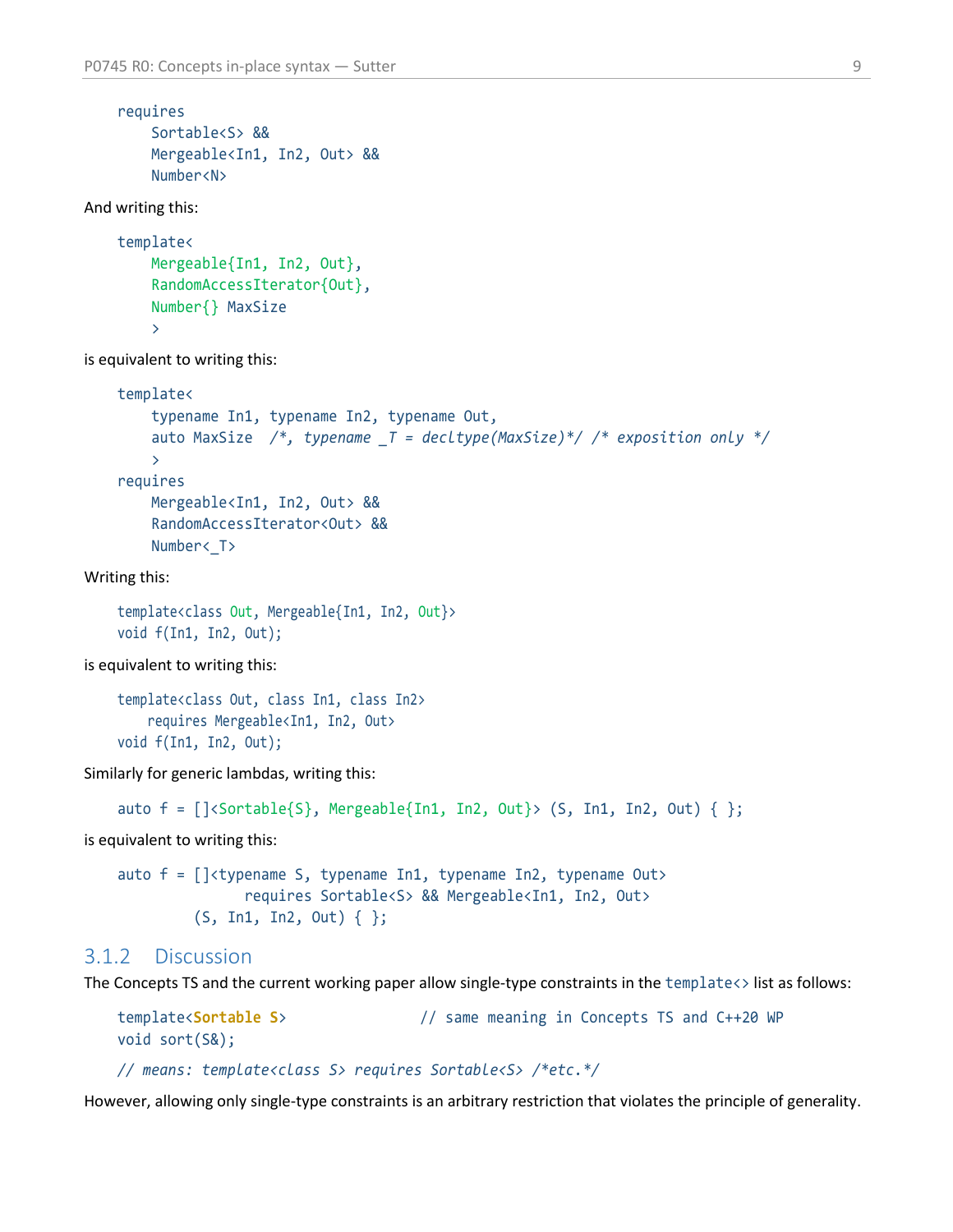Also, the lack of any decoration creates a visual ambiguity with non-type parameters; for example,

|  | template <number n=""> void f();</number>                                 |  | // different meanings in Concepts TS and C++20 WP |  |              |  |
|--|---------------------------------------------------------------------------|--|---------------------------------------------------|--|--------------|--|
|  | // means this: template <typename n=""> requires Number<n></n></typename> |  |                                                   |  | void $f()$ ; |  |
|  | or this: template <auto n=""></auto>                                      |  | requires $Number <$ decltype(N)> void $f()$ ;     |  |              |  |

where the TS assigns the first meaning if Number takes a type parameter, and the second if it takes a non-type parameter, in addition to the ordinary non-type parameter meaning if Number happens to be a type rather than a concept. This is a three-way visual ambiguity at the call site. Furthermore, in the second meaning it does not permit a direct way to name the type (the user must resort to a later decltype as today). This proposal avoids these ambiguities and inconsistencies.

Like [N3878,](https://wg21.link/n3878) this paper proposes that the template<> parameter list allow all constraints including multi-type constraints using the same syntax as the Concepts TS introducer syntax, which requires {}. For example:

```
template<Mergeable{In1, In2, Out}> // proposed (not allowed in Concepts TS)
Out merge(In1, In1, In2, In2, Out);
// means: template<class In1, class In2, class Out> requires Mergeable<In1, In2, Out> /*etc.*/
```
**Future simplification**  $\rightarrow$  **Concepts TS introducer syntax via a default** 

In the future, we could add: "where if there is only one item in  $\langle \rangle$  we can also omit template $\langle \rangle$ ".

It is deliberate that if we added that, we would have the current Concepts TS introducer syntax. Because the EWG Toronto polls were to progress concepts without the introducer and terse syntaxes, and continue to work on the terse syntax, I am focusing on the terse syntax again. But this design deliberately aims to be able to achieve both introducer and terse syntaxes as they appear in the Concepts TS if we want them in the future, and as special cases of a natural generalization (reducing from the four distinct syntaxes allowed by the Concepts TS).

Template template parameters are handled recursively:

```
template< template<Mergeable{In1, In2, Out}> class X >
Out do_merge(X);
```
*// means: template< template<class In1, class In2, class Out> requires Mergeable<In1, In2, Out> class X > /\*etc.\*/*

The proposed generalization encourages users to write better code by removing reasons to resort to requiresclauses and needless concepts proliferation. As described in [N3878,](https://wg21.link/n3878) the Concepts TS currently has no syntax for expressing a constrained template that has a multi-type constraint and another constraint, without resorting to a low-level requires clause, or inventing a one-off function-specific named concept as an ugly workaround that essentially nobody will actually do. For example, we should be able to write:

```
// 1: illegal in Concepts TS, proposed herein
template <Mergeable{In1, In2, Out}, SortableIterator{Out}>
void merge_then_sort(In1 first1, In1 last1, In2 first2, In2 last2, Out out);
```
but this cannot be expressed today without forcing the user to resort to a requires-clause (which I argue is lower-level and less disciplined; it also makes conjunctions explicit which opens the door for the user to as easily write a disjunction and I'd rather remove that temptation):

```
// 2: drop to using requires-clauses (lower-level; Concepts TS style with requires)
template <typename In1, typename In2, typename Out>
```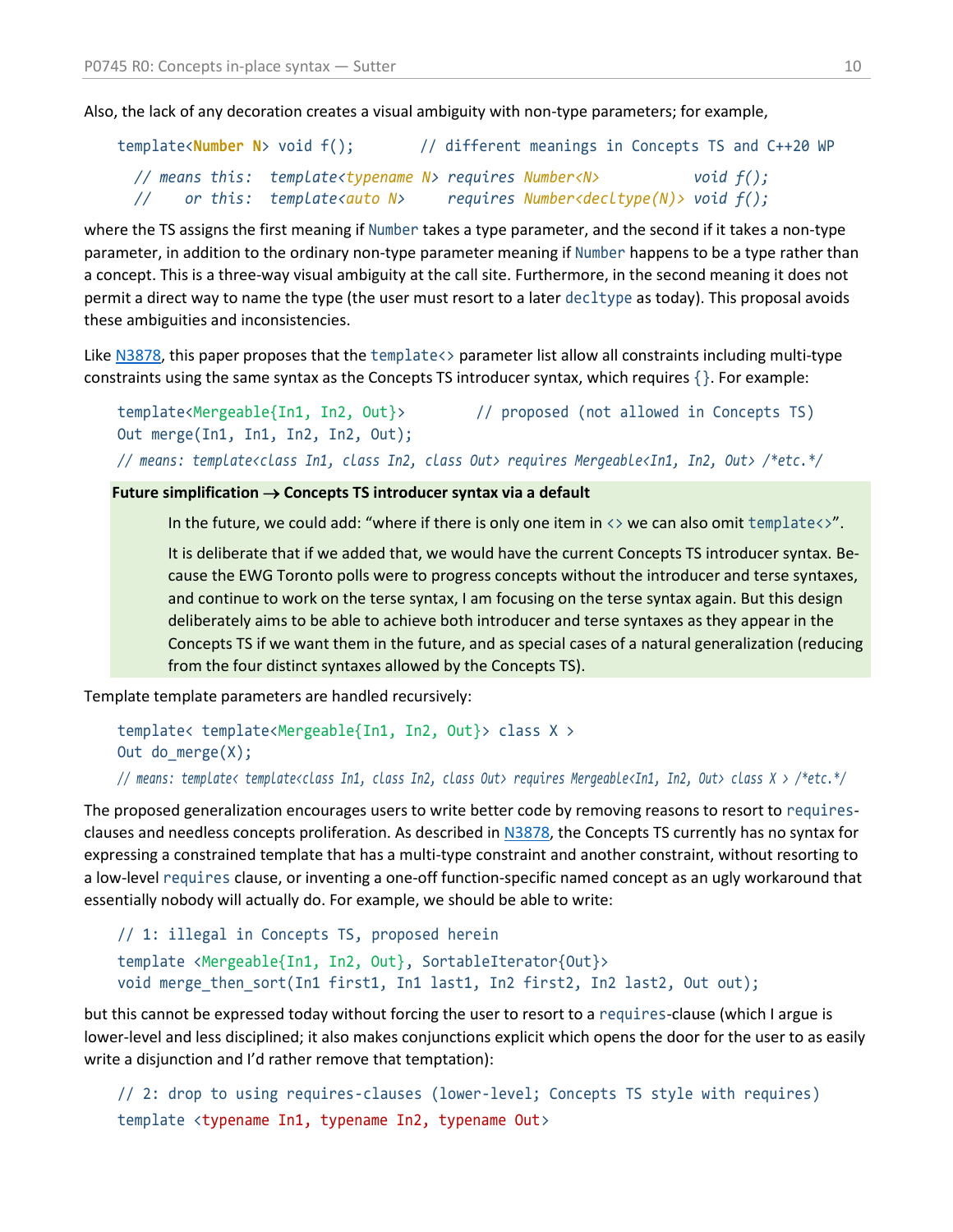#### **requires** Mergeable<In1, In2, Out> && SortableIterator<Out> void merge\_then\_sort(In1 first1, In1 last1, In2 first2, In2 last2, Out out);

or alternatively resort to writing an algorithm-specific concept (which I argue is undesirable and leads to verbosity and name littering) and using introducer syntax:

```
// 3: proliferate one-off concepts (Concepts TS style with introducer syntax)
template <typename In1, typename In2, typename Out>
concept MergeableAndOutIsSortable 
     = Mergeable<In1, In2, Out> && SortableIterator<Out>;
MergeableAndOutIsSortable{In1, In2, Out}
void merge_then_sort(In1 first1, In1 last1, In2 first2, In2 last2, Out out);
```
# <span id="page-10-0"></span>3.2 Part 2: Constrained type names in parameter/return values

### 3.2.1 Proposal

For parameter and return values, the semantics are identical to today's template type parameters and auto return types except that additionally a deduced type can be constrained and (optionally) be named. Adding a constraint to an auto return type does not affect whether or not the return type is deduced from return statements, and does not affect whether or not the function is a template.

Replacement for a constrained return type is performed before replacement for a constrained parameter. This ensures that the choice of leading or trailing return type syntax does not change the semantics of the function template, in particular to allow deduction on constrained parameter types whether the constrained return type is declared lexically first or last (see example below).

In the declaration of a parameter type for a function template (which could be a lambda) or a template argument of such a type (e.g., vector<Number{N}>), permit the constrained type introducer Concept{/\*T\*/} as the type. The following rules apply:

- The list of introduced names must have 0 or 1 entries ( $n \le 1$ ).
- If the list is empty, the compiler invents an unspecified unique name for T.
- The semantics are the same as moving the constraint into the template parameter list:
	- o replace Concept{T} with T; and
	- $\circ$  add (or extend) the function template's template parameter list with Concept {T} (see [§3.1\)](#page-7-1).

In the declaration of a trailing return type for a function or function template (which could be a lambda), permit the constrained type introducer Concept{} as the type. The following rules apply:

- The list of introduced names must be empty  $(n == 0)$ .
- The compiler invents an unspecified unique name for T.
- The semantics are the same as normal return type deduction and asserting the concept at each return:
	- o replace Concept{} with auto;
	- o before each return statement, insert static\_assert(Concept<R>); where R is the deduced return type.
- **Notes** The static assert intentionally implies that repeating a function or function template definition with different return type constraints is an ODR violation, even if the repeated signature and body are otherwise identical.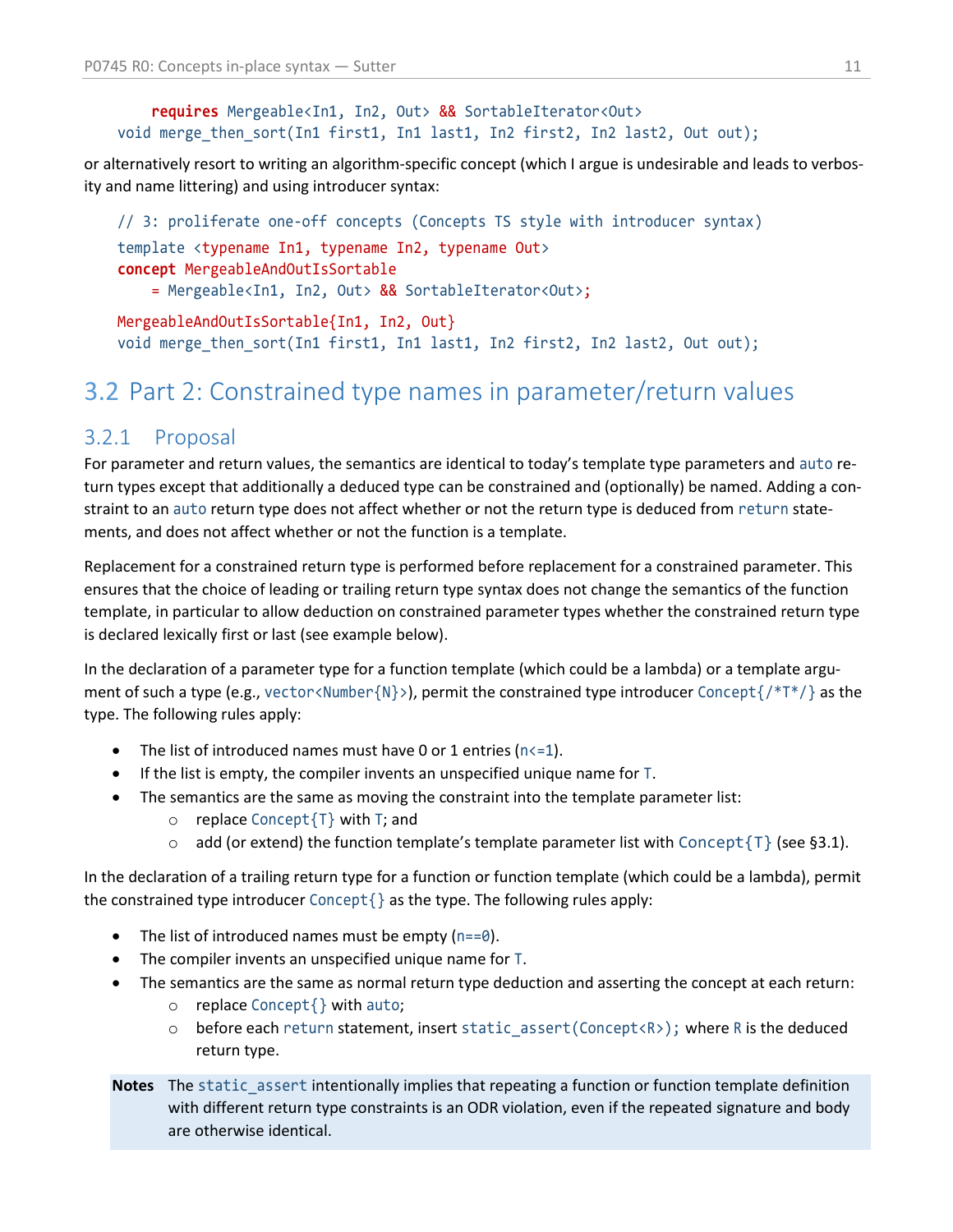Since C++14 we already have a precedent for the static\_assert-like (hard-error) behavior of constrained return types, in contrast to the SFINAE behavior of constrained parameter types, in the semantics for auto\*:

```
auto* f('*,..*)') { '*,..*'} } // C++14
```
In C++14, this constrains f to return a pointer, and is very similar to constraining a return type with an actual concept for Pointer. In C++14, this produces the same static assert-like behavior, namely a hard error (not SFINAE) if violated.

In the declaration of a leading return type for a function template, permit the constrained type introducer Concept $\{$ /\*T\*/ $\}$  as the type. The following rules apply:

- The list of introduced names must have 0 or 1 entries ( $n \le 1$ ).
- If the list is empty, the semantics are the same as moving the constraint to the trailing position:
	- o change Concept{T} *function\_name*(/\*...\*/)
		- to auto *function\_name*() -> Concept{T}.
- If the list is nonempty, then T must be used as a parameter type, and the semantics are the same as moving the constraint to the first deduced parameter and then referring to it in the trailing return type:
	- o change Concept{T} *function\_name*(/\*...\*/, *cv-qual* T *first\_t\_param*, /\*...\*/)
		- to auto *function\_name*(/\*...\*/, *cv-qual* Concept{T} *first\_t\_param*, /\*...\*/) -> T.

For example, writing this:

```
void f(Concept{T} a, Concept{U} b) { /* can use the names T and U here */ }
void g(Concept{}' a) {}/* if we don't need the name, can omit it */ }
void h(Concept{T} a, T b) \{ / * same type */ }
```
is equivalent to writing this:

```
template<Concept{T}, Concept{U}> void f(T a, U b) { /* can use the names T and U here */ }
template<Concept{_T}> void g(_T a) { /* name _T not available to the program */ }
template<Concept{T}> void h(T a, T b) { /* same type */ }
```
Similarly for generic lambdas, writing this:

```
auto f = [ (Concept{T} a, Concept{U} b) { /* can use the names T and U here */ };
auto g = \left[ \begin{matrix} \text{(Concept} \} & a \end{matrix} \right] \left\{ \begin{matrix} /^* & \text{if we don't need the name, can omit it */ } \end{matrix} \right\}auto h = [](Concept\{T\} a, T b) \{ /* same type */ \};
```
is equivalent to writing this:

```
auto f = [\langle\text{Concept}\{T\}, \text{Concept}\{U\}\rangle \ (T a, U b) \ {/*} can use names T and U here */ };
auto g = []<Concept{_T}> (_T a) { /* name _T not available to the program*/ };
auto h = [\langle\text{Concept}\{\textsf{T}\}\rangle \qquad \qquad (\textsf{T a, T b})\ \{\ \texttt{\texttt{'}s} \text{ same type * \texttt{\texttt{'}}}\}\}
```
#### 3.2.2 Discussion

Note that the syntax is now clear about what is a template parameter type in a signature. For example, consider:

```
void constrained_forwarder(X{T}&&);
```
In this proposal, we do not need to go look up  $X$  to see whether it is a type or a concept to know that this  $\&&$  is a forwarding reference, not an rvalue reference.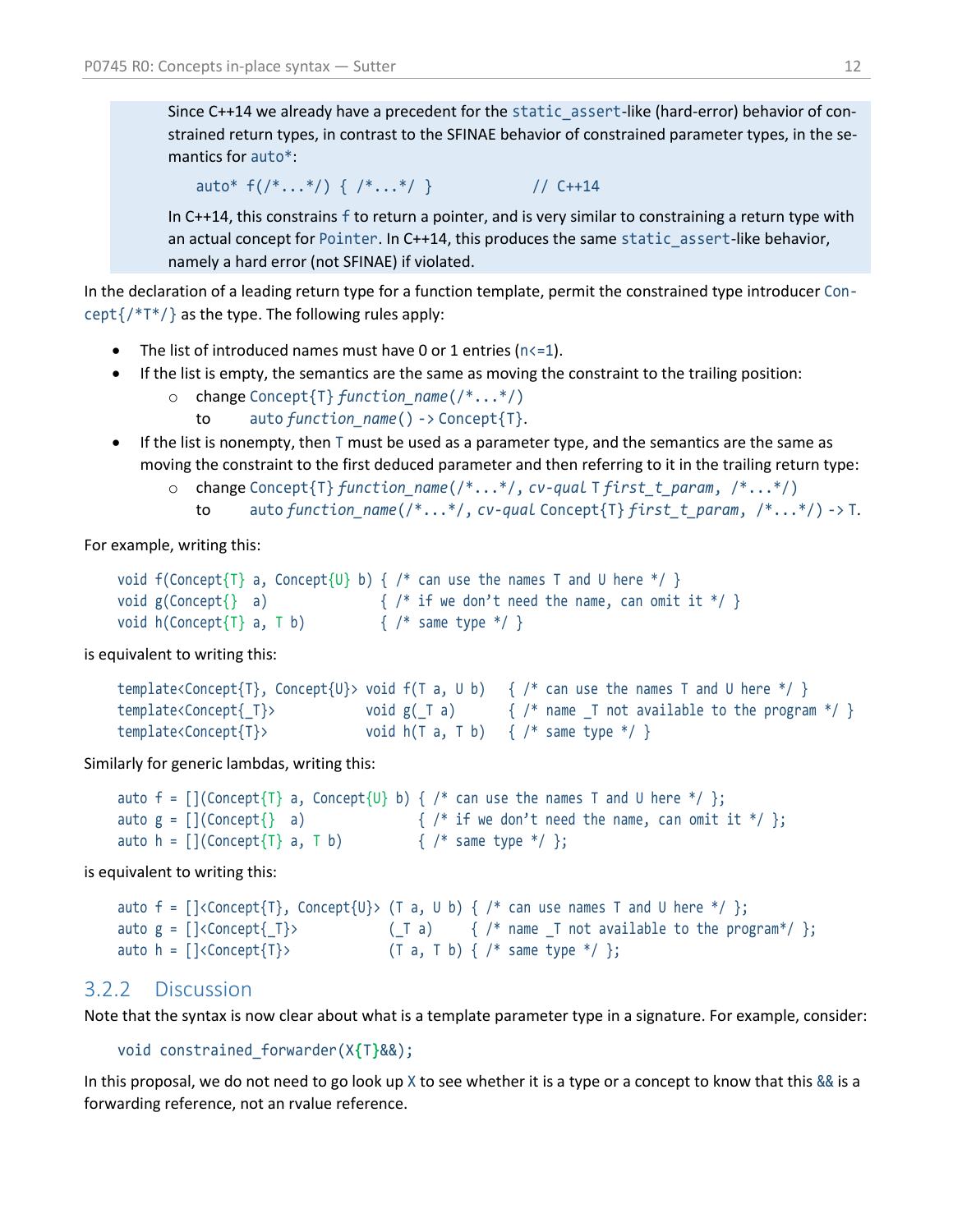**Notes** Another way of thinking about it is: If you see an introducer  $\{T\}$ , you know T is introducing a name for a type that is being deduced and then constrained.

In the future if we allow omitting empty  $\{\}$ , then we would have the syntactic ambiguity of the Concepts TS terse syntax regarding whether the parameter is a forwarding reference or an rvalue reference. Some people are concerned about that, some are not. The point of this proposal is that we no longer need to worry about that now, and can defer the decision regarding whether to allow omitting empty  $\{\}$  until a future time when we have more experience and familiarity with the syntax and may feel comfortable doing so.

Multiple redefinitions flirt of the same function or function template with ODR in the usual ways, with the addition that the static\_assert creates an ODR violation if the same function or function template is defined twice with different constraints even if it is otherwise identical, because this:

```
Concept1\{\} foo(T x) \{ return x;
   }
   Concept2{} foo(T x) { // ODR violation
        return x;
   }
is equivalent to this:
   auto foo(T x) {
       static assert(Concept1</*type of x*/);
        return x;
   }
   auto foo(T x) {
       static assert(Concept2</*type of x*/); // ODR violation
        return x;
```
This is an ODR violation even if all deduced return types always satisfied both constraints, which they might not.

## <span id="page-12-0"></span>3.3 Part 3: Constrained type names in function bodies

### 3.3.1 Proposal

}

For local variable declarations, the semantics are identical to today's auto except that additionally a deduced type can be constrained and (optionally) be named.

For a local variable declaration, permit the constrained type introducer Concept $\{$ /\*T\*/ $\}$  as the type in positions where auto would be allowed today. The following rules apply:

- The list of introduced names must have 0 or 1 entries ( $n \le 1$ ).
- If the list is empty, the compiler invents an unspecified unique name for T.
- The semantics are the same as:
	- o replace Concept{T} with auto;
	- $\circ$  add using T = the deduced type of the variable minus top-level cv- and ref-qualifiers; and
	- $\circ$  add the statement static\_assert<Concept{T}>; following the variable declaration.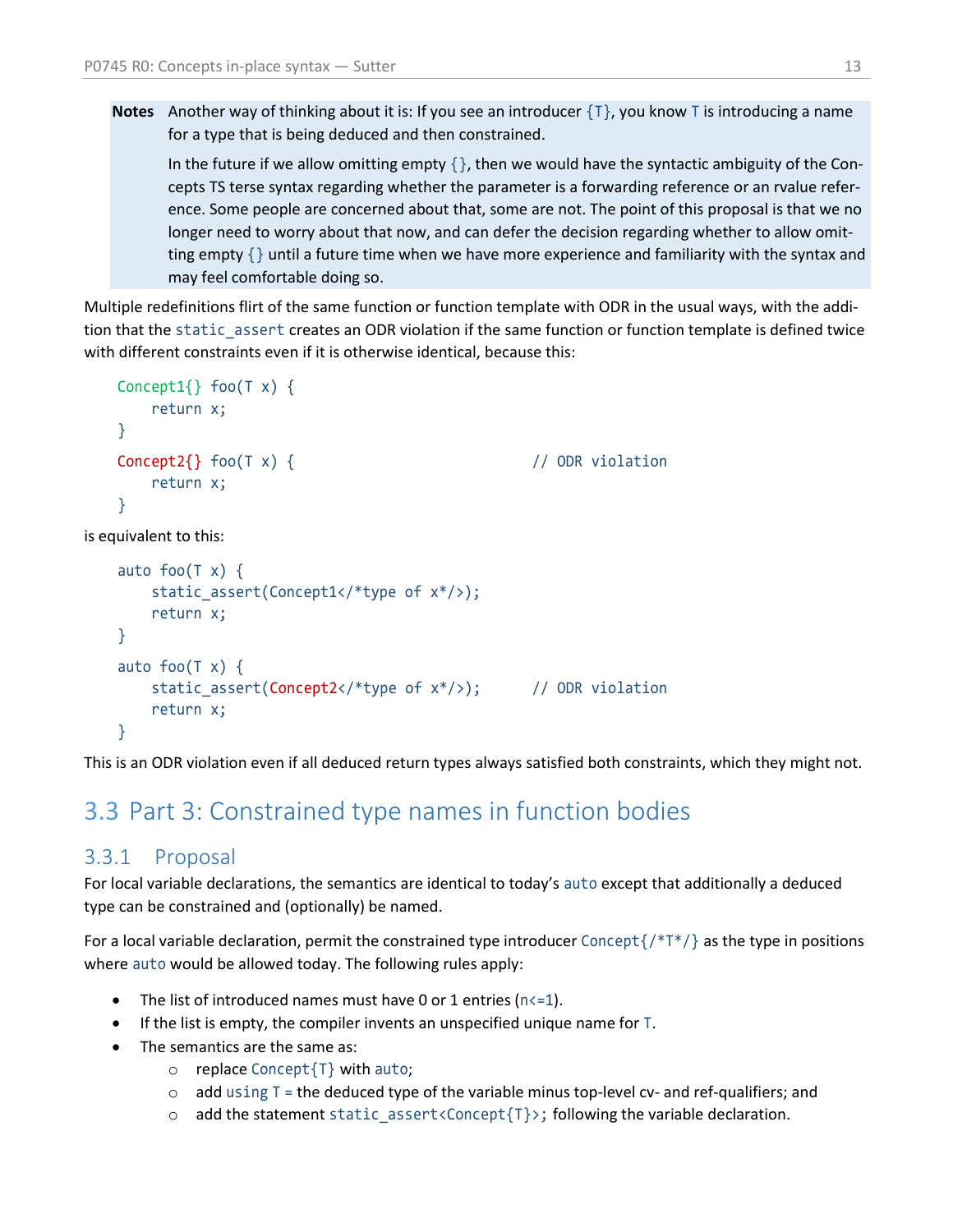**Note** C++11 allows redeclaring the same alias in the same scope:

{ using  $N = int;$ using  $N =$  signed int;  $// ok$ }

So for consistency and simplicity, the design above naturally and intentionally permits this:

```
Number\{N\} var1 = /*...*/;1/ ...
Number\{N\} var2 = /*...*/;Iterator{It} var1 = /*...*/;// ...
RandomAccessIterator{It} var2 = /*...*/;
```
in the same cases using allows, which is when the second introducer re-deduces the same type.

For example, writing this:

```
Concept\{T\} n = init; // initializer is required iff T is being newly introduced
```
is equivalent to writing this when the name T has not already been introduced to be visible at this point:

```
auto n = init;using T = \text{decltype}(n);
static_assert(Concept<T>);
```
**Note** Each use is treated individually. A use either may be the first to introduce the name T, or may use an already-introduced name T and possibly add new constraints at that point.

If the name is omitted, an invented name is generated, and so writing this:

Concept{} n = init; // initializer is required

is equivalent to writing this:

auto  $n = init;$ using  $T = \text{decltype}(n)$ ; static assert(Concept< T>);

For example, with local variables, introducing a new name to get a new type or else reusing a type by its name:

| Number $\{N\}$ n = 42.2;                                                                                                                                                                                                                     | $//$ N is double, n is a double      |
|----------------------------------------------------------------------------------------------------------------------------------------------------------------------------------------------------------------------------------------------|--------------------------------------|
| Number $\{M\}$ m = 18;                                                                                                                                                                                                                       | $//$ M is int, m is an int           |
| Number $\}$ n = 42.2;<br>Number $\}$ m = 18;                                                                                                                                                                                                 | $//$ n is a double<br>// m is an int |
| Number $\{N\}$ n = 42.2;                                                                                                                                                                                                                     | // N is double, n is a double        |
| N and the state of the state of the state of the state of the state of the state of the state of the state of the state of the state of the state of the state of the state of the state of the state of the state of the stat<br>$m = 18$ : | // N is double, m is a double        |

#### **Future simplification**  $\rightarrow$  **Concepts TS terse syntax via a default**

As before, in the future we could add: "if there are no introduced names we can also omit  $\{$ '.

It is deliberate that if we added that, we would have the current Concepts TS terse syntax for constrained variables. As before, my aim is to construct a syntax that works well now and also gives us a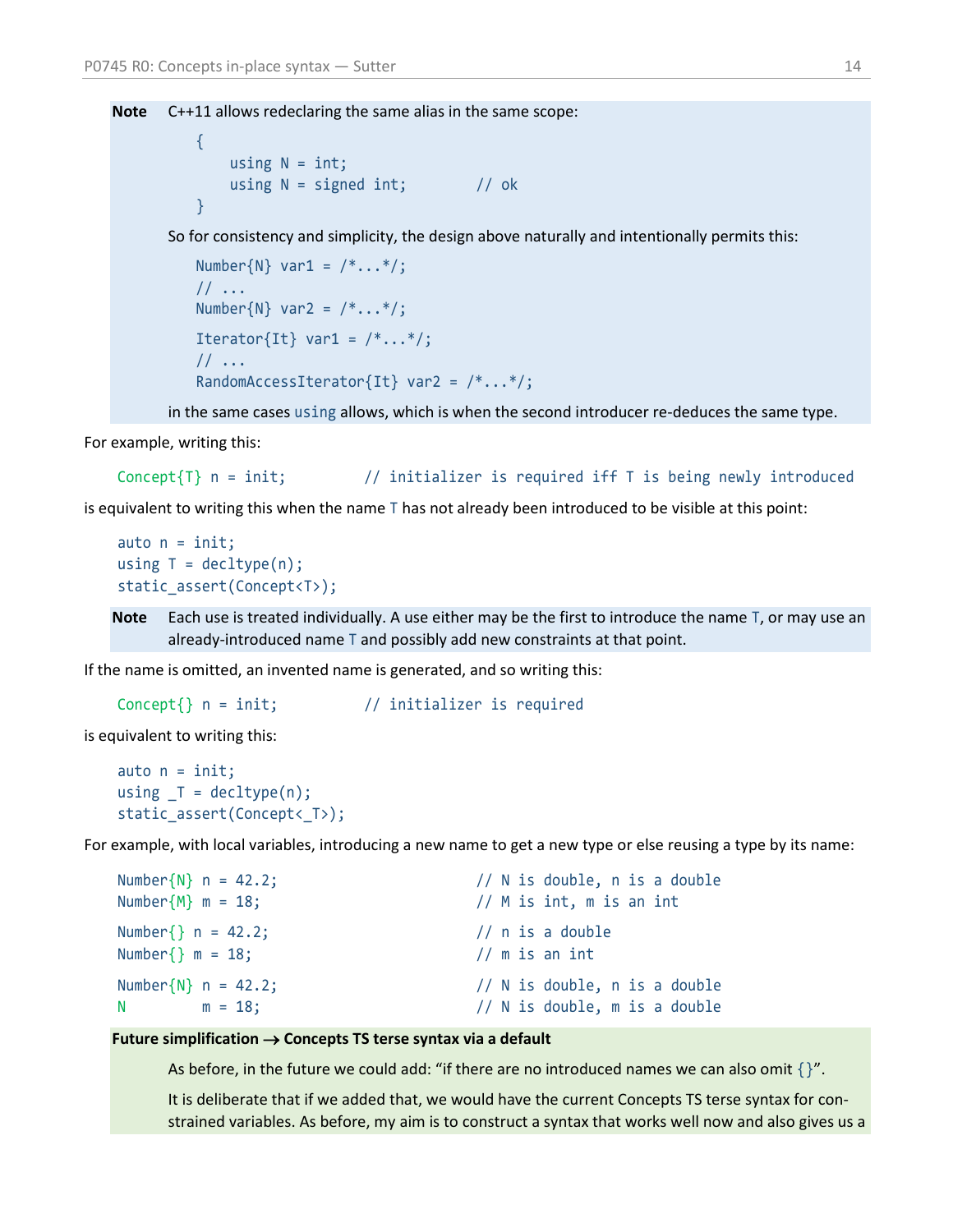path to adopting the Concepts TS terse syntax in the future, if the committee gains comfort with viewing empty  $\{\}$  as unnecessary once we gain experience with the feature.

**Note** Even though C++ already supports new auto(init) and new auto{init}, it does not currently support make\_unique<auto>(init) which should be preferred. Therefore this paper is not proposing allowing a constrained new-expression such as new Concept $\frac{f(*T^*}{\hat{I}^T*)}$  (init) or new Con $cept://*T*/}{int$  until we have a way to both deduce and constrain general template arguments including the argument of make unique. We don't want to create new reasons to use raw new by giving it capabilities that aren't supported by the safer smart pointers we want to recommend.

#### 3.3.2 Discussion

Constraints that appear in the bodies of if constexpr blocks that evaluate false are not enforced. In this example, at most one of the nested constraints is enforced:

```
template<class C>
void f(const C& c) {
    Iterator\{It\} a = c.begin();
    /* use a */ if constexpr (x) {
        RandomAccessIterator{It} b = c.begin();
        /* ... */
     } else {
        ForwardIterator{It} b = c.\text{begin} ();
        It b = c.\text{begin}();
        /* ... */
     }
}
```
is equivalent to writing this:

```
template<class C>
void f(const C& c) {
       auto n = init;using T = \text{decltype}(n);
        static_assert(Concept<_T>);
       auto a = c.\text{begin} \text{begin}} \text{begin}} \text{begin}} \text{begin}} \text{begin}} \text{begin}} \text{begin}} \text{begin}} \text{begin}} \text{begin}} \text{begin}} \text{begin}} \text{begin}} \text{begin}} \text{begin}} \text{begin}} \text{begin}} \text{begin}} \text{begin}} \text{aligned}} \text{begin}} \text{aligned}} \text{aligned}} \text{aligned}} \text{aligned}} \text{aligned/* use a */ if constexpr (x) {
              auto b = c.\text{begin}; using It = decltype(b); static assert(RandomAccessIterator{It});
              /* ... */
        } else {
              auto b = c.begin(); using It = decltype(b); static assert(ForwardIterator{It});
              /* ... */
        }
}
```

```
Also, this:
```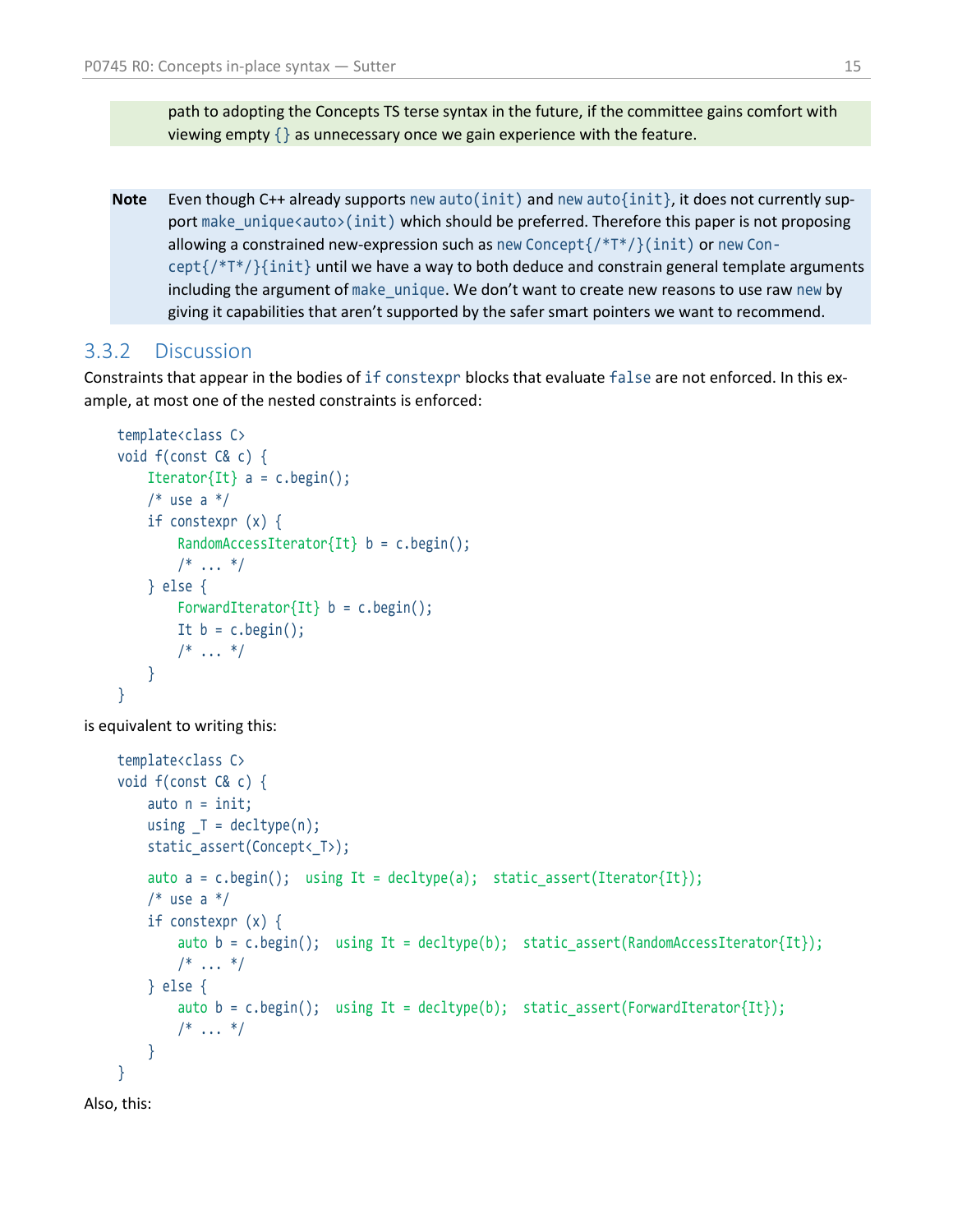```
Integral\{T\} a = int16_t(0);
int main() {
    Integral\{T\} b = int32_t(0);
    if (true) {
        Integral{T} c = int64_t(0); }
}
```
is equivalent to this (i.e., the local T is unaffected by the global ::T which it shadows as if the body of main contained a plain using  $T = \frac{\cancel{(}^* \cdot \cdot \cdot \cancel{(})^* \cdot \cancel{(}})}$ 

```
auto a = int16_t(0); using T = decltype(a); static_assert(Integral<T>);
int main() {
    auto b = int32_t(0); using T = decltype(b); static_assert(Integral<T>); // shadows ::T
    if (true) {
        auto c = int64_t(0); using T = detType(c); static_assert(Integral<T>);
                                                                // shadows ::T and (main)::T
     }
}
```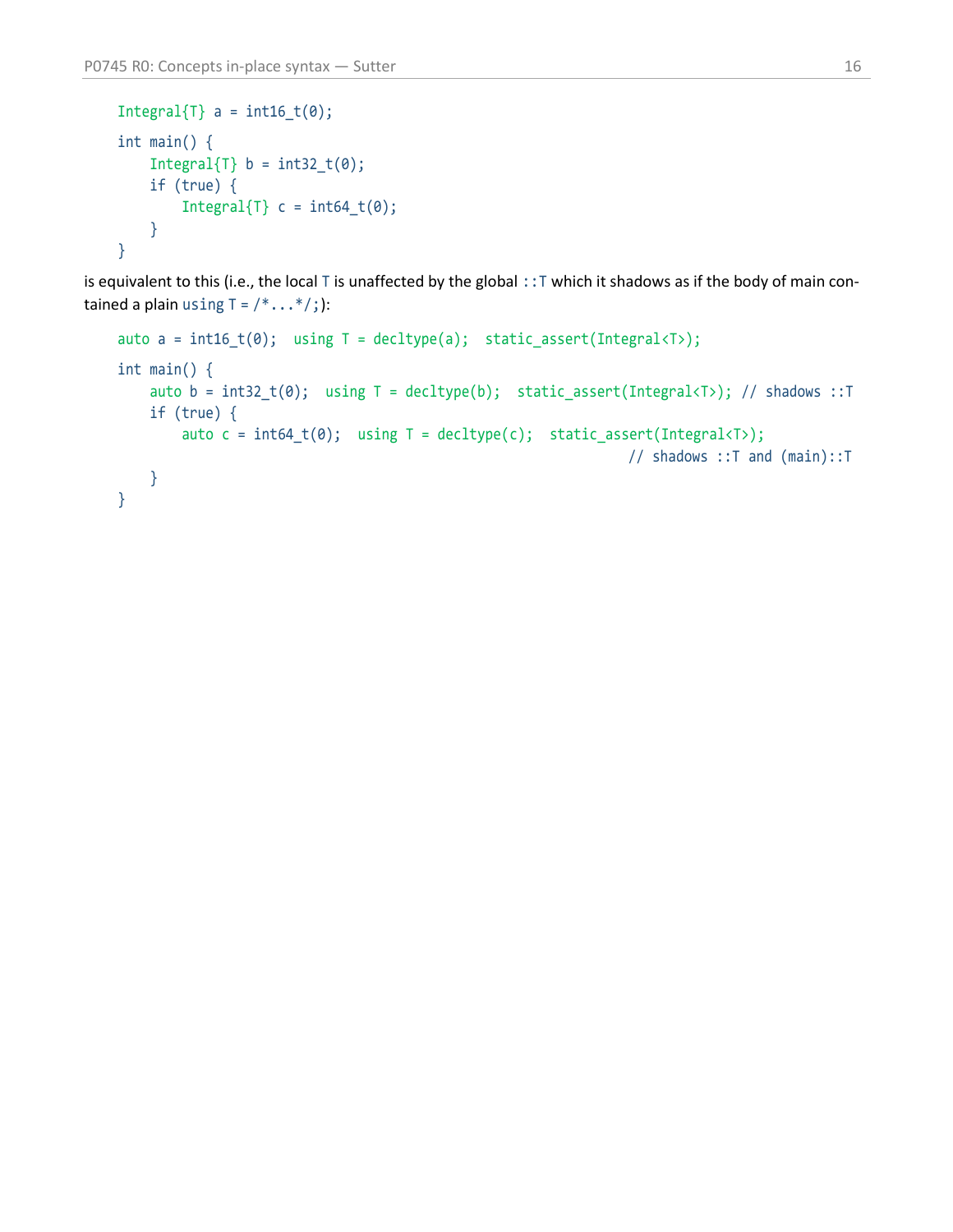# <span id="page-16-0"></span>4 P0694R0 examples side by side

To illustrate, consider the P0694R0 examples in order, showing the examples side by side with the preferred expression of the example in P0694R0 on the left and the proposed version on the right. In some cases the latter uses the terse syntax, and in others the traditional (extended) template syntax.

#### Future simplification  $\rightarrow$  Concepts TS terse, introducer, and variable syntaxes via defaults

Note that in this paper's proposal, if in the future we additionally allow dropping empty  $\{\}$  and template<> as noted earlier, all Concepts TS examples would be supported identically as in the TS except only for the same-type default on parameters.

### <span id="page-16-1"></span>4.1 sort(range)

From P0694R0 section 1:

| P0694R0 style         | This paper (proposed)                |
|-----------------------|--------------------------------------|
| void sort(Sortable&); | $\mid$ void sort(Sortable $\{\}$ &); |

## <span id="page-16-2"></span>4.2 sort(iter, iter)

From P0694R0 section 3.1:

| P0694R0 style                                                  | This paper (proposed)                          |
|----------------------------------------------------------------|------------------------------------------------|
| void sort (Random access iterator,<br>Random access iterator); | void sort(Random access iterator $\{I\}$ , I); |

# <span id="page-16-3"></span>4.3 Variables in a block

From P0694R0 section 3.1, where the Concepts TS has independent-type but following P0694R0 which recommends same-type:

| P0694R0 style                  | This paper (proposed)        |
|--------------------------------|------------------------------|
| void use2(auto x, auto y) $\{$ | void use2(auto x, auto y) {  |
| Number $xx = f(x)$ ;           | Number $\{N\}$ xx = $f(x)$ ; |
| Number $yy = g(y)$ ;           | N $yy = g(y)$ ;              |

## <span id="page-16-4"></span>4.4 Reusing the concept name in the body

From P0694R0 section 3.1, where the Concepts TS does not support the use of Forward\_iterator in the body, and P0694R0 recommends same-type:

| P0694R0 style                                                                   | This paper (proposed)                             |
|---------------------------------------------------------------------------------|---------------------------------------------------|
| void sort(Forward iterator b, Forward iterator e,                               | void sort(Forward iterator $\{I\}$ b, I e,        |
| Relation <value iterator="" type<forward="">&gt; r)</value>                     | $Relation\{\}\langle Value type < I \rangle > r)$ |
| vector <value_type<forward_iterator>&gt; v {b,e};</value_type<forward_iterator> | vector <value type<i="">&gt; v {b,e};</value>     |
| $sort(v)$ ;                                                                     | $sort(v)$ ;                                       |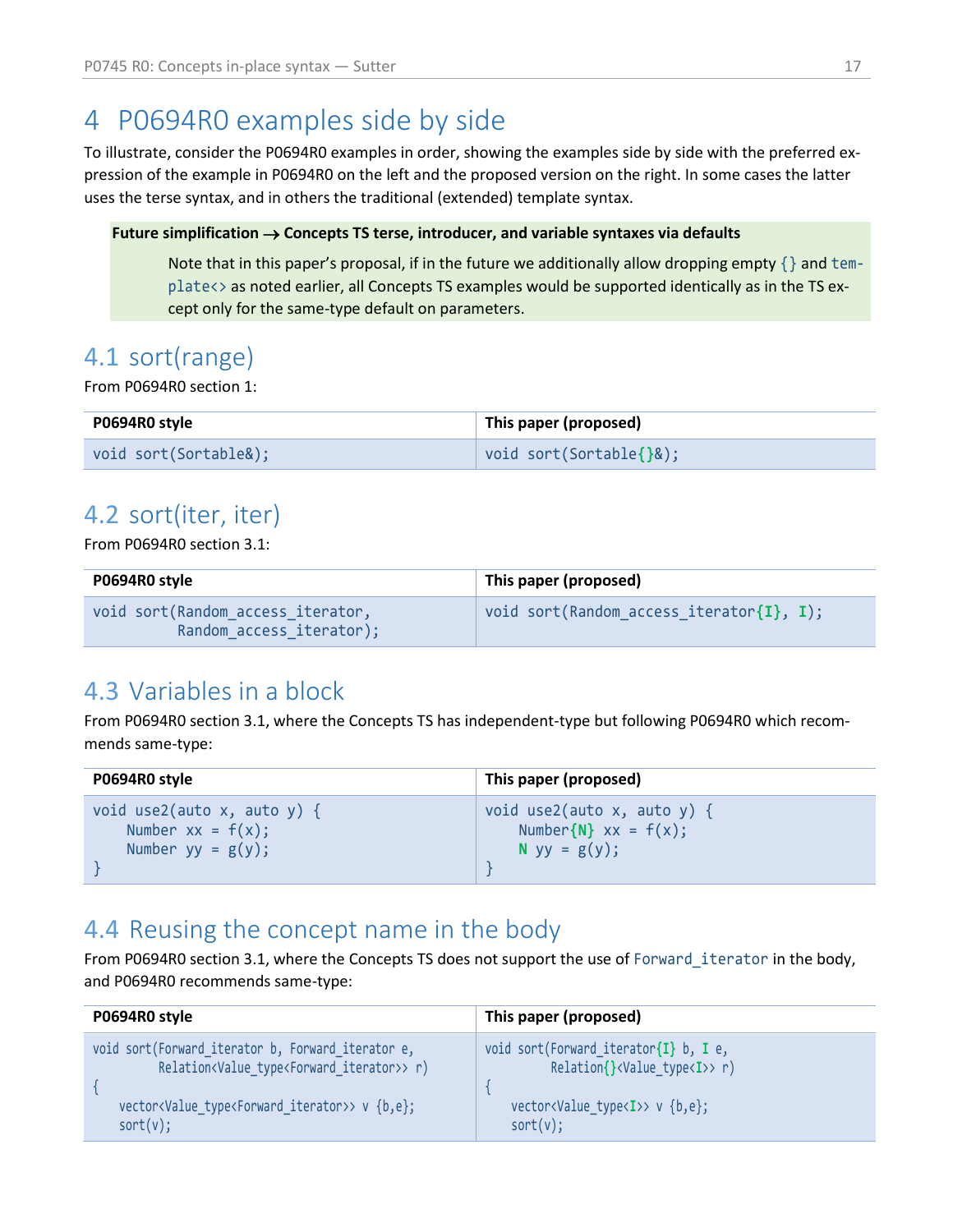| copy(v.begin(),v.end(),b); | copy(v.begin(),v.end(),b); |
|----------------------------|----------------------------|
|                            |                            |

## <span id="page-17-0"></span>4.5 Return types

From P0694R0 section 3.3:

| P0694R0 style                                                             | This paper (proposed)                             |
|---------------------------------------------------------------------------|---------------------------------------------------|
| Output iterator copy(Input iterator, Input iterator,<br>Output iterator); | Output_iterator{0} copy(Input_iterator{I}, I, 0); |

#### Alternatively, using the trailing return syntax:

| P0694R0 style                                                                     | This paper (proposed)                                     |
|-----------------------------------------------------------------------------------|-----------------------------------------------------------|
| auto copy(Input iterator, Input iterator,<br>Output iterator) -> Output iterator; | auto copy(Input_iterator{I}, I, Output_iterator{0}) -> 0; |

# <span id="page-17-1"></span>4.6 Same-type resolution cases

#### From P0694R0 section 3.3:

| P0694R0 style                                           | This paper (proposed)                                    |
|---------------------------------------------------------|----------------------------------------------------------|
| Value next(Value);                                      | $Value{V}$ next $(V)$ ;                                  |
| Value compute1(Value,Value);                            | $Value{V}$ compute1( $V, V$ );                           |
| // homogeneous op                                       | // homogeneous op                                        |
| Value compute2(Value, Other value); // heterogeneous op | Value{V} compute2(V, Other_value{}); // heterogeneous op |
| vector <value> compute3(vector<value>);</value></value> | vector <value{v}> compute3(vector<v>);</v></value{v}>    |

Alternatively, using the trailing return syntax:

| P0694R0 style                                                      | This paper (proposed)                                            |
|--------------------------------------------------------------------|------------------------------------------------------------------|
| auto next(Value) -> Value;                                         | auto next(Value{V}) -> V;                                        |
| auto compute1(Value,Value) -> Value;                               | auto compute1(Value{V},V) -> V;                                  |
| auto compute2(Value, Other value) -> Value;                        | auto compute2(Value{V}, Other value{}) -> V;                     |
| auto compute3(vector <value>) -&gt; vector<value>;</value></value> | auto compute3(vector <value{v}>) -&gt; vector<v>;</v></value{v}> |

# <span id="page-17-2"></span>4.7 find()

From P0694R0 section 3.4:

| Input iterator $\{I\}$ find(I, I,<br>Equality comparable <value type<i="">&gt;{});</value> |
|--------------------------------------------------------------------------------------------|
|                                                                                            |

Alternatively, using the trailing return syntax:

| P0694R0 style                                                                                                                                           | This paper (proposed)                                                                            |
|---------------------------------------------------------------------------------------------------------------------------------------------------------|--------------------------------------------------------------------------------------------------|
| auto find(Input iterator, Input iterator,<br>Equality_comparable <value_type<input_iterator>&gt;)<br/>-&gt; Input iterator;</value_type<input_iterator> | auto find(Input iterator{I}, I,<br>Equality comparable <value type<i="">&gt;{}) -&gt; I;</value> |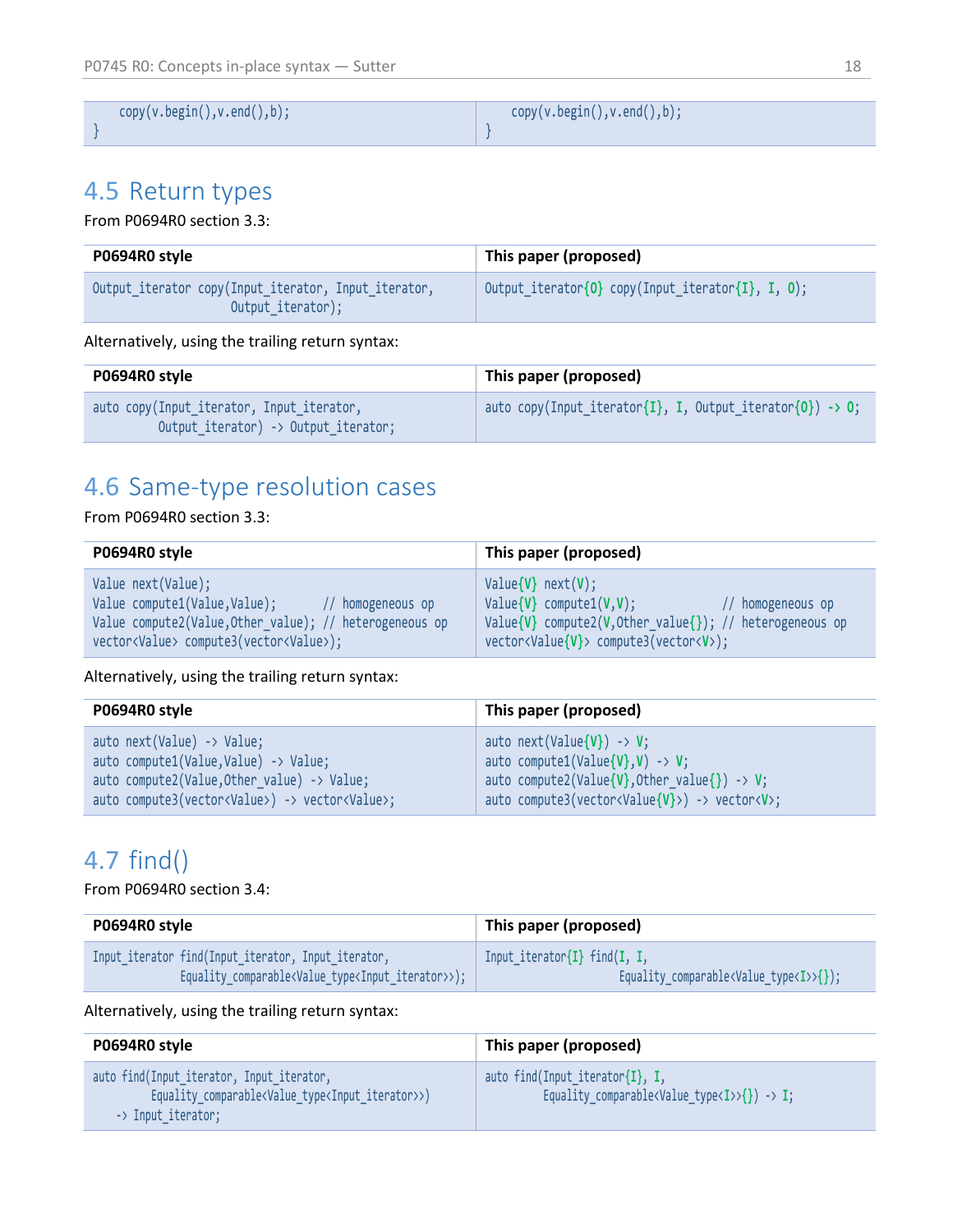### <span id="page-18-0"></span>4.8 merge()

Only single-type concepts fit in the terse syntax, because the terse syntax is inherently for constraining a single type. This proposal allows multi-type concepts to work fine in template<> parameter lists.

From P0694R0 section 3.4:

| P0694R0 style (using introducer syntax) | This paper (proposed)                                      |
|-----------------------------------------|------------------------------------------------------------|
| Mergeable{In1, In2, Out}                | template <mergeable{in1, in2,="" out}=""></mergeable{in1,> |
| Out merge(In1, In1, In2, In2, Out);     | Out merge(In1, In1, In2, In2, Out);                        |

# <span id="page-18-1"></span>4.9 Different-type resolution: operator+() for Numbers

Here P0694R0 cannot use its terse syntax because it would use same-type resolution, and must resort to either a verbose traditional template<> syntax (which is not semantics-preserving because it changes deducibility) or invent duplicate concept names (which feels like a hack).

From P0694R0 section 3.6:

| P0694R0 style                                                                                                   | This paper (proposed)                   |
|-----------------------------------------------------------------------------------------------------------------|-----------------------------------------|
| template <number n1,="" n2="N1," n3="N1" number=""><br/><math>N3</math> operator+<math>(N1,N2)</math>;</number> | Number{} operator+(Number{}, Number{}); |

Note that in this case the left and right versions are not quite equivalent. The left-hand side does not deduce for operator+( $\{\}$ ,x) but does deduce for operator+(y, $\{\}$ ), so it is not actually a general method to get independent-type resolution if the default is same-type.

Alternatively, P0694R0 suggests giving the concept a different name, which proliferates one-off names as a workaround:

| P0694R0 style                                                                 | This paper (proposed)                   |
|-------------------------------------------------------------------------------|-----------------------------------------|
| template <typename t=""> concept Number2 = requires Number<t>;</t></typename> | Number{} operator+(Number{}, Number{}); |
| template <typename t=""> concept Number3 = requires Number<t>;</t></typename> |                                         |
| Number3 operator+(Number,Number2);                                            |                                         |

## <span id="page-18-2"></span>4.10 Multiple constraints: merge then sort (from [§3.1.2\)](#page-8-0)

Here P0694R0 cannot use its terse syntax, and must resort to either a verbose traditional template<> syntax or invent duplicate concept names.

From this paper, [§3.1.2:](#page-8-0)

| P0694R0 style, using requires                                                                                                                                                                                                                     | This paper (proposed)                                                                                                                                                      |
|---------------------------------------------------------------------------------------------------------------------------------------------------------------------------------------------------------------------------------------------------|----------------------------------------------------------------------------------------------------------------------------------------------------------------------------|
| template <typename in1,="" in2,="" out="" typename=""><br/>requires Mergeable<in1, in2,="" out=""> &amp;&amp; SortableIterator<out><br/>void merge then sort<br/>(In1 first1, In1 last1, In2 first2, In2 last2, Out out);</out></in1,></typename> | template <mergeable{in1, in2,="" out},="" sortableiterator{out}=""><br/>void merge then sort<br/>(In1 first1, In1 last1, In2 first2, In2 last2, Out out);</mergeable{in1,> |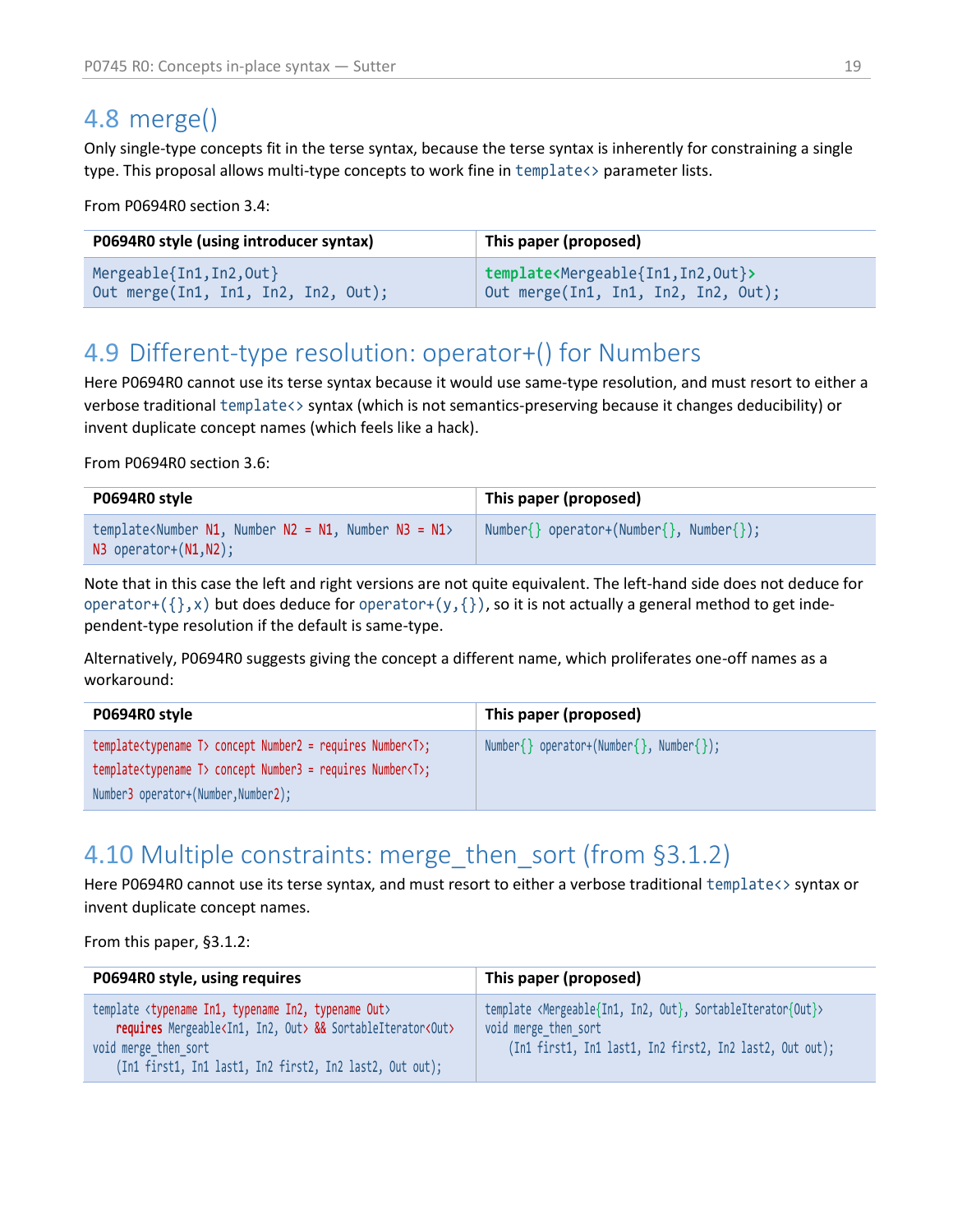Alternatively, P0694R0 suggests giving the concept a different name, which proliferates one-off names as a workaround; this pollutes namespaces and is otherwise undesirable:

| P0694R0 style, using introducer syntax                                                                                                                                                      | This paper (proposed)                                                                                                                                                      |
|---------------------------------------------------------------------------------------------------------------------------------------------------------------------------------------------|----------------------------------------------------------------------------------------------------------------------------------------------------------------------------|
| template <typename in1,="" in2,="" out="" typename=""><br/>concept MergeableAndOutIsSortable<br/>= Mergeable<in1, in2,="" out=""> &amp;&amp; SortableIterator<out>;</out></in1,></typename> |                                                                                                                                                                            |
| MergeableAndOutIsSortable{In1, In2, Out}<br>void merge then sort<br>(In1 first1, In1 last1, In2 first2, In2 last2, Out out);                                                                | template <mergeable{in1, in2,="" out},="" sortableiterator{out}=""><br/>void merge then sort<br/>(In1 first1, In1 last1, In2 first2, In2 last2, Out out);</mergeable{in1,> |

## <span id="page-19-0"></span>4.11 Constraints on both type and non-type parameters

In the Concepts, but not the current C++20 draft, a constraint can be applied to a non-type parameter and the meaning depends on the implementation of the concept. Constraining a non-type parameter uses an inconsistent special meaning that is different than constraining a parameter or local variable.

| <b>Concepts TS</b>                                      | This paper (proposed)                                         |
|---------------------------------------------------------|---------------------------------------------------------------|
| template <number numeric="" type,="" value=""></number> | template <number{type}, number{}="" value=""></number{type},> |
| void f(Number parameter) {                              | void f(Number{} parameter) {                                  |
| Number variable;                                        | Number{} variable;                                            |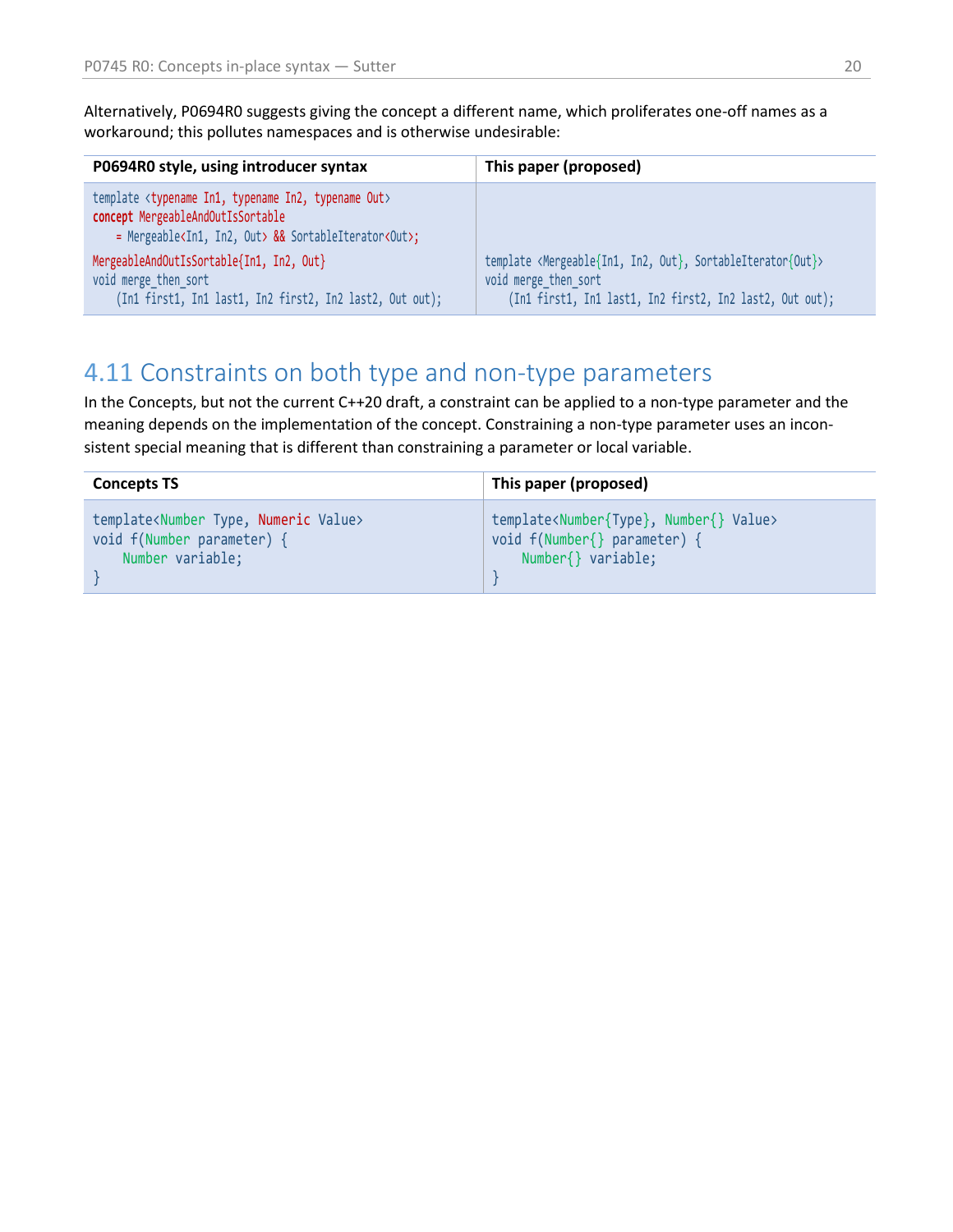# <span id="page-20-0"></span>5 Discussion / Q&A

### <span id="page-20-1"></span>5.1 Why are unnamed constrained types independent?

This section addresses the question: If we introduce multiple unnamed constrained type names, should their types be the same, or be independent?

#### 5.1.1 Proposal recap

As already noted, in this proposal, when an introduced type name is unnamed, the compiler invents an unspecified unique name. This is consistent with what we do in the rest of the language for unnamed entities (e.g., lambdas). Therefore, writing this:

```
void g(Concept{}' a, Concept{}' b) { / * } if we don't need the names, can omit them */ }
```
is equivalent to writing this, where \_T1 and \_T2 are unique names invented by the compiler:

```
void g(Concept{1} a, Concept{12} b) { <math>/* ... * / }</math>
```
Similarly for generic lambdas, writing this:

```
auto g = [ (Concept {} a, Concept {} b) { /* if we don't need the names, can omit them */ };
```
is equivalent to writing this:

```
auto g = [](Concept{\_T1} a, Concept{\_T2} b) { /* ... *}/;
```
Because introducing different (user-written) type names introduces independent types, anonymous types with unique invented names are naturally independent too. I believe this consistency, together with the resulting natural expressiveness in the list of side-by-side examples in [§4,](#page-16-0) is sufficient to justify independent-type semantics for unnamed constrained types. However, additional reasons for independent-type resolution appear below.

#### 5.1.2 General problems with Concepts TS same-type default

The Concepts TS terse syntax requires same-type semantics for some cases, an[d P0694R0](https://wg21.link/p0694) argues for changing the TS semantics to add more cases. For example:

```
// Using syntax of the Concepts TS and P0694
auto f(Concept a, Concept b) -> Concept // Concepts TS and P0694: same types
   requires Something<Concept> // Concepts TS: not allowed
{ // P0694 suggestion: same type
   some_template<Concept> x = /*...*/; // Concepts TS: independent type
} // P0694 proposal: same type
auto g() \{Concept xx = f();
  Concept yy = g(); // Concepts TS: independent type
} // N3701 and P0694 proposal: same type
```
This has several serious problems:

• **Consistency:** Whenever we do require same-type, we change semantics. For example, if the parameter types were auto or variadic Concept... then they would be independent in the Concepts TS; changing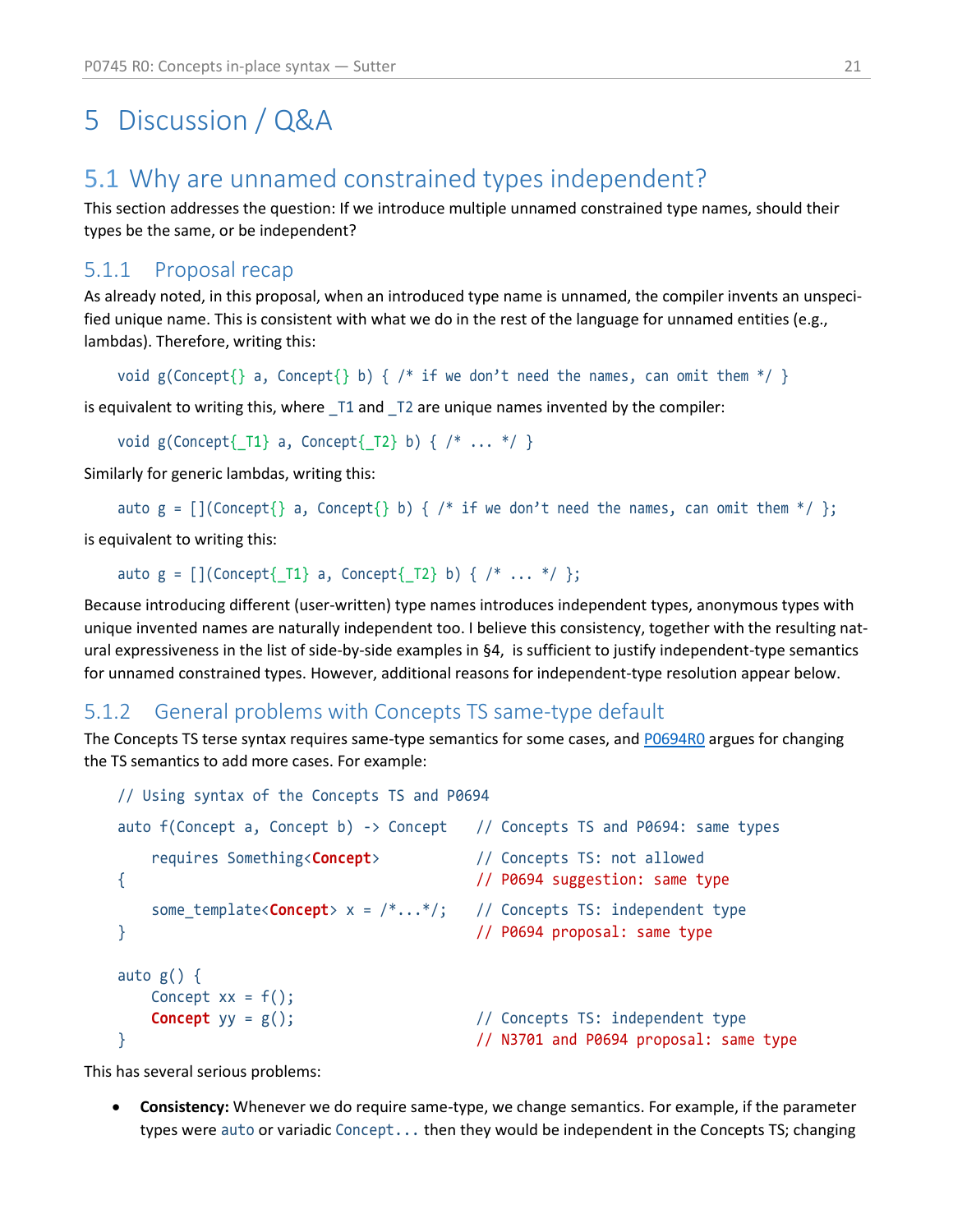semantic meaning between (Concept, Concept) and (Concept...), or between (Concept, Concept) and (auto, auto), is inconsistent. Making the list variadic should not change its basic semantics, and using auto as the least constrained "satisfied by any type" concept should not change the constraint's basic semantics.—As another example, if the return type were unconstrained, or did not use the same constraint as a parameter, the return type would be deduced from the return-expression; but if it happens to be constrained, and then only with a constraint also used to constrain a parameter, it is no longer deduced; I feel that too is inconsistent.

- **Incomplete / slippery slope:** Once we begin to implicitly say "some" uses of the same concept name must be the same type, but "not others," we will continue to find reasons to add more cases, as shown above. The Concepts TS added some same-type cases; P0694's main text proposes adding new cases, and its final section suggests exploring still more. Even if we want to pursue same-type, we're clearly not done specifying when we want it. This is a moving target where each addition is an ad-hoc patch.
- **Teachability / usability:** Teaching "sometimes using a concept name twice means same-type, sometimes it doesn't" is subtle—you "just have to know" and teach the rules by rote.

This paper advocates the core principle that **adding a constraint should not change the meaning of code**—there should be no change in semantics, only rejecting uses of a type that does not match the constraints. This principle is at the root of most of the (good) technical concerns raised above and i[n P0464R2:](https://wg21.link/p0464r2) Violating this principle (by additionally saying that "in some cases" multiple uses of the concept are also the same type) is what leads to inconsistency with auto, inconsistency with dynamic polymorphism, inconsistency with variadic templates, inconsistency with return type deduction, and other problems.

#### 5.1.3 Stroustrup's empirical STL analysis strongly favors independent-type default

For [P0694R0](https://wg21.link/p0694r0) Stroustrup did extensive and important research work, multiple times, to carefully and thoroughly compile data and statistics from analyzing the current STL; aside from a similar analysis of the Ranges TS by its authors, no other paper authors, myself included, have made such a rigorous effort, and that effort and data is much appreciated—and should be given more weight than design papers with less data and therefore necessarily based more on personal design sensibility and conjecture.

Consider that research data from analyzing the STL. The same-type terse default was motivated by the observation that the current STL algorithms' parameters are dominated by [first, last) iterator pairs. However, iterator pairs are known to be a design flaw—any time we have two variables that share an invariant, we know we are missing an abstraction (by definition, because an invariant should be encapsulated within a single object). Thankfully that is being addressed with ranges; and, in part at my request during draft review of D0694R0 (and with great thanks), in P0694R0 Stroustrup additionally took time to perform a careful analysis of what the STL data would look like if we made just the single change of removing iterator pairs with a sequence (range) abstraction, and no other change. The results reported in P0694R0 are as follows (highlights added):

#### 4.2 Using a sequence abstraction

The pair-of-iterators idiom is largely responsible for the high number of repeated concepts. A roughly equivalent library based on a sequence idiom (where a sequence would be an object holding a pair of iterators or equivalent), the numbers would be:

- 173 with no repeated concepts
- O where all repeated concepts must be the same
- 78 where all repeated concepts can be different
- 0 where some repeated concepts can differ and some duplicate concepts must be the same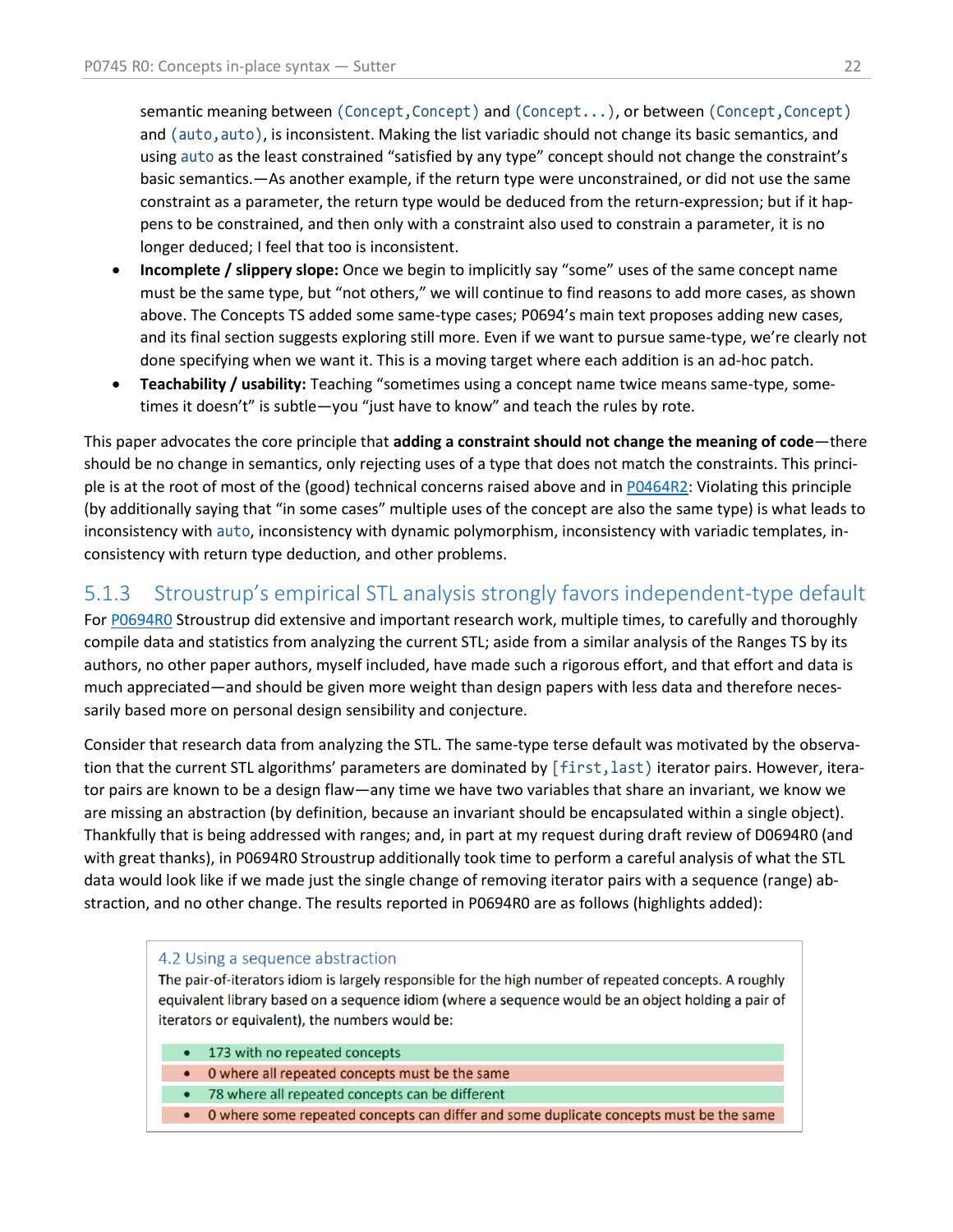The initial conclusion from this data, as reported in P0694R0, was that 69% of the algorithms (category #1) are easily expressed using the terse syntax with same-type semantics. However, those same 69% would equally have been expressed without same-type semantics because by definition they contain no repeated concepts. A better characterization is that "*only* 69%" can be expressed in the terse syntax using the same-type default.

I believe the stronger conclusions from this data set are that:

- **100%** can be easily expressed using the terse syntax with independent-type semantics;
- **31%** (78) **require independent-type** semantics to be easily expressed using terse syntax; and
- **None** actually benefit from same-type semantics as the default.

**Note** The "real" sequence-ized STL is the Ranges TS, which as reported in P0694R0 cannot use the terse syntax at all with same-type semantics (and likely not even with independent-type semantics).

Of course, everyone agrees that that there are examples that want to express same-type and examples that want to express independent-type; both need to be expressible (see especially [§5.1.4](#page-22-0) below). However, in the context of the empirical analysis of the STL, it is worth emphasizing that the above is the result after STL iterator pairs are removed—that is, the *only* class of example in our empirical data so far presented to argue in favor of the Concepts TS same-type as a default is STL iterator pairs. And even that example is simpler to express in this proposal (even with independent-type default) than in the Concepts TS with its same-type default:

| <b>Concepts TS (using same-type default)</b> | This paper (proposed)                 |  |
|----------------------------------------------|---------------------------------------|--|
| void sort(Iterator first, Iterator last);    | void sort(Iterator{I} first, I last); |  |

The TS design (left) has several problems, including that it is:

- more implicit and therefore opaque, because programmers must learn and remember that this is one of the cases where mentioning the same concept name twice imposes a same-type requirement so that first and last must be the same type;
- inconsistent, because mentioning the same concept name again does not have same-type semantics in other local uses; and
- slightly more verbose, because of the implicit redundancy in meaning.

I feel that this paper's proposed design (right) is better because it is:

- explicit and clear, because it is obvious that first and last have the same type for the simple and usual reason that they use the same type name;
- consistent, because in the function template the same name always implies the same type and a different name always implies an independent type; and
- less verbose, because it removes the implicit redundancy in meaning.

### <span id="page-22-0"></span>5.1.4 Complexity of opting out favors independent-type default

Further, even if the examples for same-type and independent-type were otherwise equally desirable (which I believe is not the case), whichever we choose as the default will require us to opt out when we want the other. With same-type as the default, to opt out of N uses of the concept to make them independent-type requires writing N names, whereas with independent-type as the default, to opt out of N uses of the concept to make them the same requires writing one name: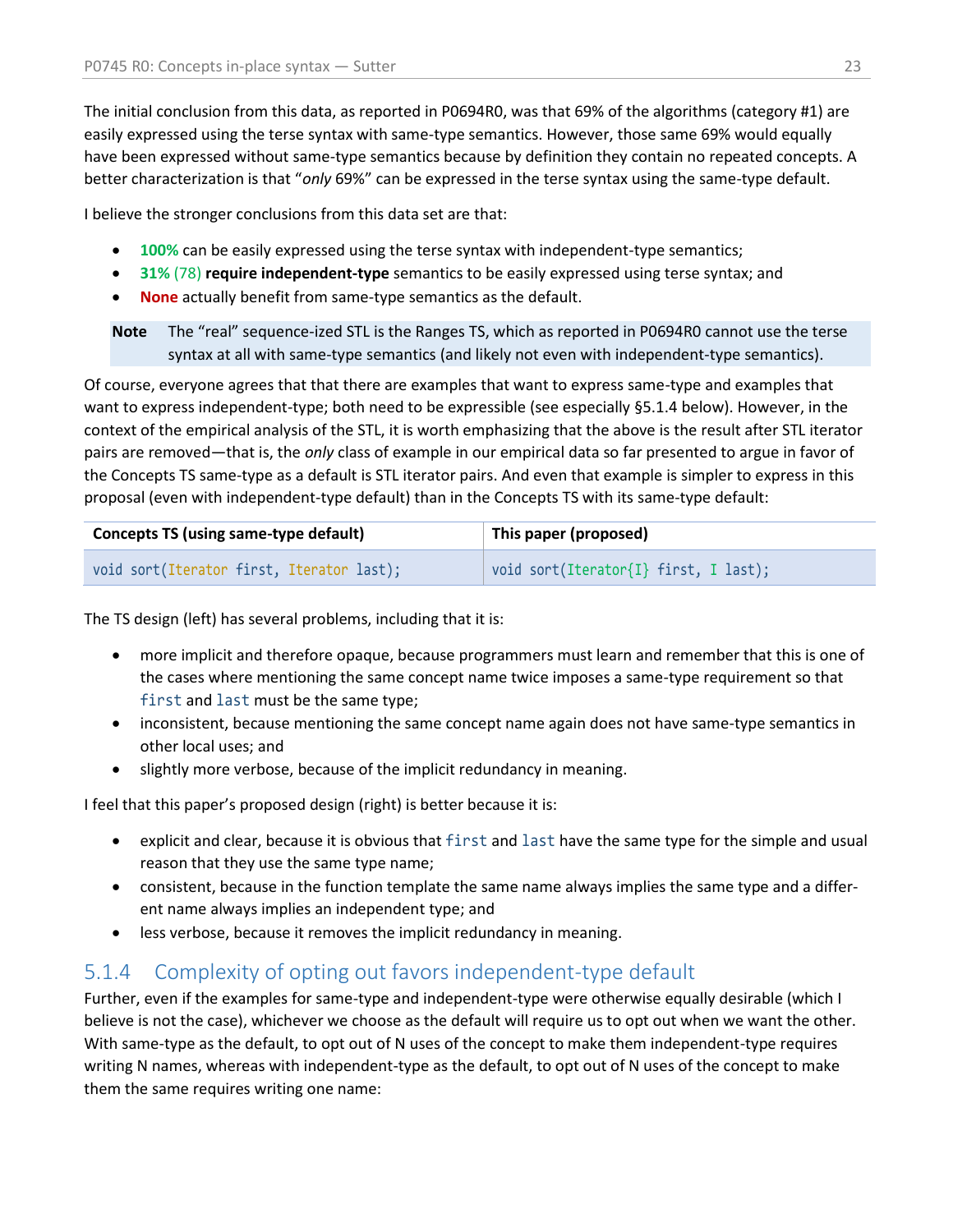// Using Concepts TS syntax

// given this, with some default meaning (either same-type or independent-type) Concept f(Concept, Concept, Concept);

// if same-type is the default and we want to opt to independent-type template<Concept C1, Concept C2, Concept C3, Concept C4> C1 f(C2, C3, C4);

// if independent-type is the default and we want to opt to same-type Concept $\{C\}$   $f(C, C, C)$ ;

Especially given that we have examples that benefit from same-type and examples that benefit from independent-type with no conclusive data that either is dominant in general use, optimizing the design to 'give the nice syntax to the common case' should include choosing the default that minimizes the overall opt-out burden.

#### <span id="page-23-0"></span>5.1.5 This proposal: Convenient choice of either same-type or independent-type

In this proposal, returning to the earlier example, if you want same type then give the type a name and use its name:

```
// Proposed semantics: If you want same type, name the type and use the name
auto f(Concept{T} a, T b) \rightarrow T // same types
    requires Something<T> // same type
{
   some_template<T> x = \frac{*...*}{;} // same type
}
```
**Note** This seems about as concise a way to apply a concept constraint as possible over ordinary syntax; it simply names a type in-place and keeps going. Not that terseness is a virtue in itself, but this is by far the tersest way to say this in any of the alternatives proposed in papers so far including the Con-cepts TS terse syntax (and similar in terseness to [\[Van17\]](http://wiki.edg.com/pub/Wg21kona2017/EvolutionWorkingGroup/terse_syntax_alternative.html)).

```
auto g() \{Number\{N\} xx = f();
   N yy = g(); \frac{1}{2} // same type
}
```
And if you want independent types, either give them different names, or don't name them if no name is needed:

```
// Proposed semantics: If you don't want same type, give them all different names
// or omit the name(s) that don't need to be referred to again
auto f(Concept{}' a, Concept{}' b) -> Concept{}' // independent types
    // requires Something<Concept> // (n/a for independent type)
{
   some_template<Concept> x = \frac{* \dots *}{;} // independent type
}
auto g() \{Number\{\} xx = f();
    Number{} yy = g(); // independent type
}
```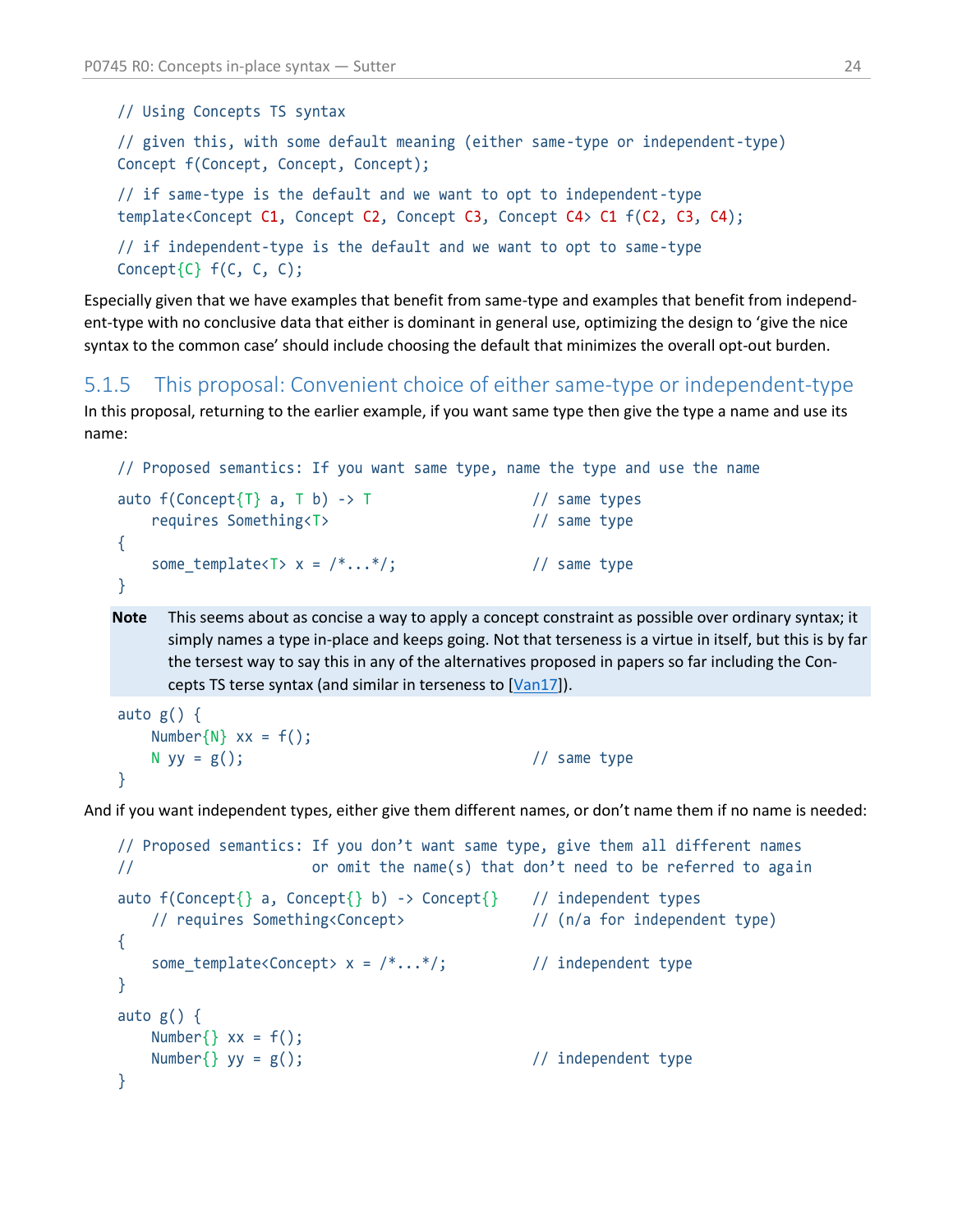**Notes** It is intentional that these rules work the same as if we had used the least constrained concept, auto.

The delta from today's terse syntax is just  $\{\}$ , and doubtlessly sooner or later someone will propose dropping the "unnecessary empty  $\{$   $\}$ "—it is unclear whether the committee will ever be comfortable with this, but if it did adopt this we would be back to exactly the Concepts TS terse syntax except with independent-type resolution. Leaving this option available, while not using it immediately, is an explicit design goal—because of this, I believe that this paper's approach may be our best chance for (a) giving those people who are uncomfortable with zero syntactic differences what they want for now (i.e., a syntactic marker) while (b) keeping that difference very lightweight and (c) also leaving the door wide open to erasing that tersely later if and when we as a group gain familiarity and comfort with unifying generic and ordinary programming.

One design question is whether Concept $\{T\}$  should allow default type arguments, e.g., Concept $\{T =$  $vectors(int)$ . In parameters, the main use case that we have been able to find so far is if we want the caller to be able to pass { } as an argument, or if the parameter has a defaulted argument of { } or  $T\{\}$ —but the latter is predominant in the Ranges TS for projection and comparison operators. If we supported this, then the Ranges TS could change this

```
template <RandomAccessIterator I, Sentinel<I> S, class Comp = less<>, class Proj = identity>
   requires Sortable<I, Comp, Proj>
I sort(I first, S last, Comp comp = Comp{}, Proj proj = Proj{});
```
to this:

```
template <Sortable{I, Comp = less<>, Proj = identity}>
I sort(RandomAccessIterator{I} first, Sentinel<I>{} last, Comp comp = Comp{}, Proj proj = Proj{});
```
Summarizing side by side with the P0694R0 preference:

| P0694R0 style                                                                                                          |                       | This paper (proposed)                                                                                             |                      |
|------------------------------------------------------------------------------------------------------------------------|-----------------------|-------------------------------------------------------------------------------------------------------------------|----------------------|
| auto $f(Concept a, Concept b) \rightarrow Concept / / implicitly same types$<br>requires Something <concept></concept> | $//$ P0694: same type | auto $f(Concept{T} a, T b) \rightarrow T$ // visibly same type<br>requires Something <t> // visibly same type</t> |                      |
| Something <concept> <math>x = \frac{* \dots *}{s}</math></concept>                                                     | $//$ P0694: same type | Something $\overline{Y}$ x = $\overline{Y}$ */; // visibly same type                                              |                      |
| auto $g() \{$<br>Number $xx = f()$ ;                                                                                   |                       | auto $g() \{$<br>Number $\{N\}$ xx = $f()$ ;                                                                      |                      |
| Number $yy = g()$ ;                                                                                                    | $//$ P0694: same type | N yy = $g()$ ;                                                                                                    | // visibly same type |

## <span id="page-24-0"></span>5.2 Why no multi-type constraints in single-type contexts?

#### 5.2.1 Parameters, return values, and local variables

This proposal deliberately does not propose allowing multi-type constraints on parameters, return values, or local variables, where the language by construction is talking about only a single type.

There is a temptation to try to extend declarations of multiple actual parameters/variables to allow multi-type constraints, but I could not find a way to do it naturally that did not make readability suffer. For example, I considered allowing a generalized multi-type parameter syntax that allows something like this: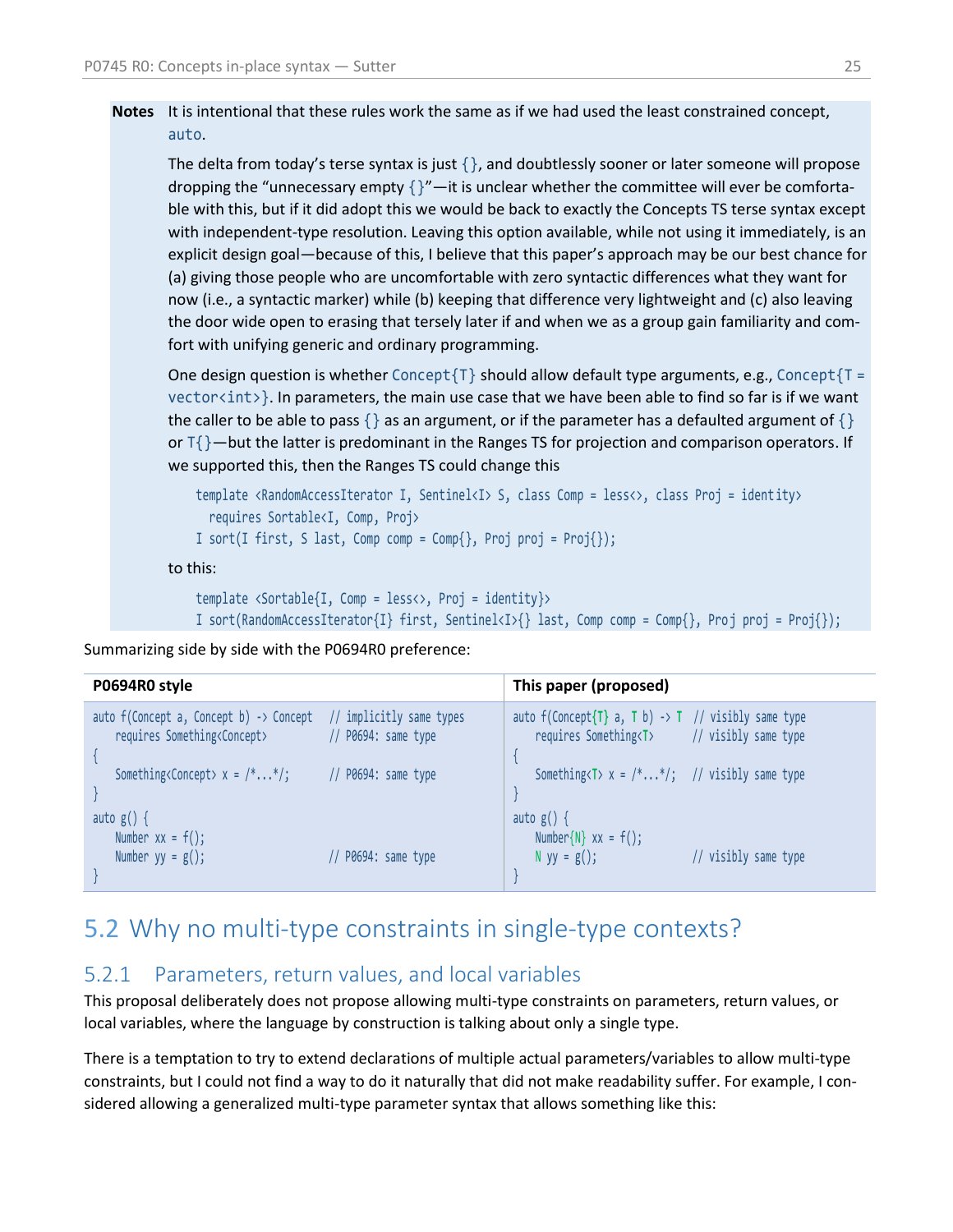void  $f(Concept{X x, Y y});$  // not proposed

as a synonym for this:

template<Concept{X, Y}> void f(X x, Y y); // hypothetical meaning

However, for both parameters and true local variables we would then have to support at least default arguments/initializers and possibly cv-qualifiers too, such as:

void  $f(Concept{X x, Y y = y init})$ 

and the variable case where the initializer is mandatory since otherwise we have no type to deduce:

Concept $\{X \times = x \text{ init}, Y \text{ y = } y \text{ init}\};$ 

I worry that this last is quickly losing readability, and no longer looks like two local variable declarations.

Furthermore, to make this broadly useful, the order and number of type constraints in a concept and parameters or variables constrained by that concept would need to commonly agree, but examples where they do are scarce and uncompelling; instead, those orders and numbers are generally unrelated.

I do not view the restriction of using only single-type constraints in single-type contexts as a loss of generality in this proposal. In this proposal, multi-type constraints are universally allowed in all places where multiple types can exist or be introduced; and if the language in the future allows more places where multiple types can be named, such as multi-type variable introductions, then multi-type constraints can naturally be applied there too.

#### <span id="page-25-1"></span>5.2.2 Structured bindings

This proposal also deliberately does not propose allowing multi-type constraints on structured bindings.

There is a temptation to try to allow N-ary multi-type constraints on N-ary structured bindings, such as:

```
Concept\{X, Y, Z\} [x, y, z] = init();
```
However, this apparent symmetry seems illusory, because again in general the order and number of type constraints is unrelated to the order and number of components of an aggregate, and the cases that "work" are usually forced instead of expressing something that programmers actually want to express.

However, as a future pure extension of this proposal, we could consider allowing single-type constraints on individual elements of a destructuring, for example:

```
auto [Number{X} x, y, Iterator{ z] = init();
```
which does not cause the problems that allowing a concrete type in that position would cause (i.e., the type is still deduced, there are no conversions, there is no pressure to additionally allow other things like cv-qualifiers).

### <span id="page-25-0"></span>5.3 Can we have a template prefix on function templates?

The proposed syntax already makes function templates visually distinct via  $\{\}$ , which addresses one of the objections to the original Concepts TS syntax.

A small number of reviewers of this paper have suggested additionally requiring the unadorned keyword template, without a parameter list, in front of function template declarations to make them more visually distinct. I worry about this for several reasons: One is that it treads very near the existing syntax we have for explicit instantiations. Another is that I don't think it has the desired benefits. The basic argument I've heard about why it may be desirable for the word "template" to be required throughout the language when writing a template is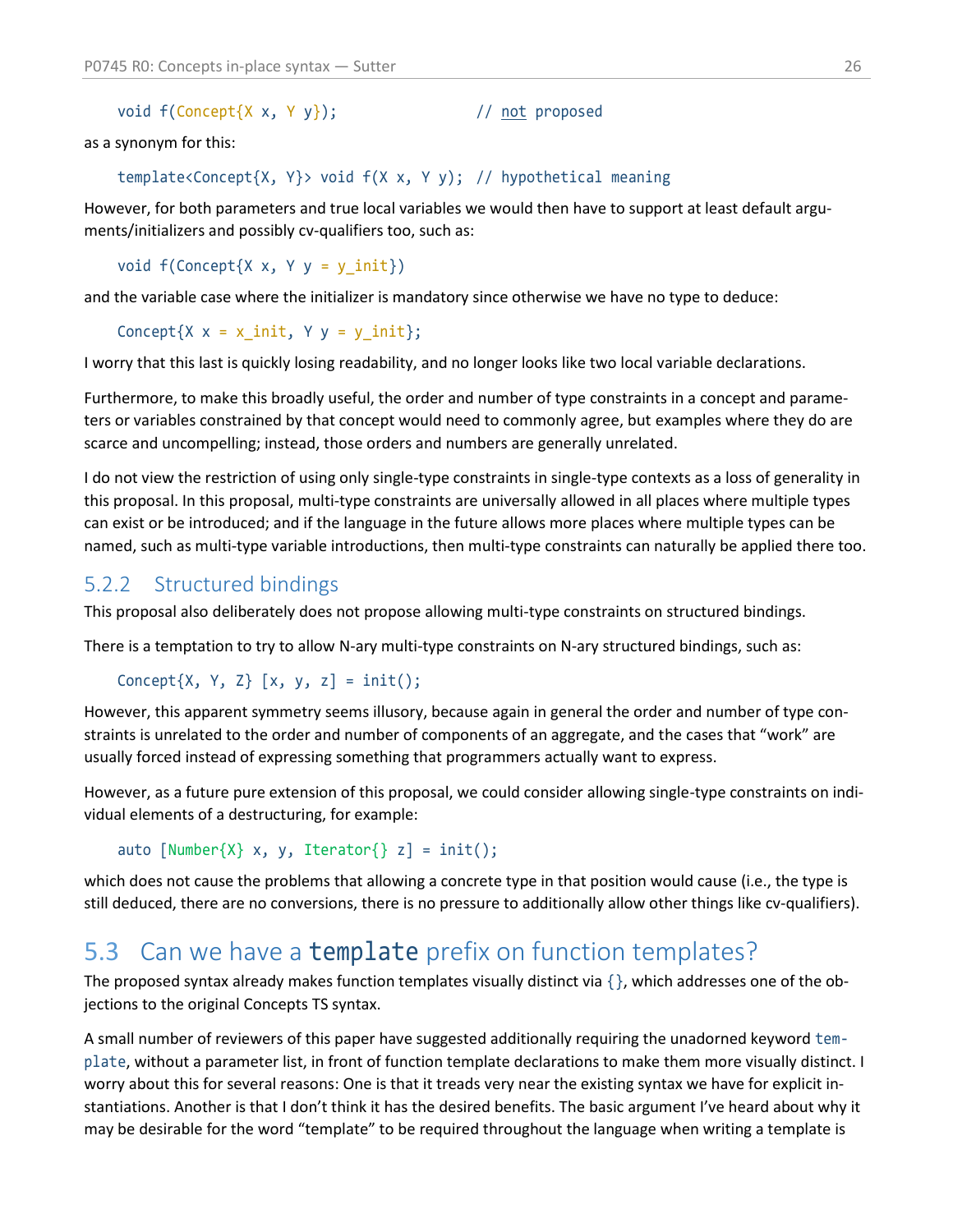twofold: (a) for consistency, and (b) to make it clearer still that function template rules apply in the body rather than normal function body rules. I do not find this argument for additionally requiring the word "template" convincing: for (a), the consistency argument fails because "template" is already not required for generic lambdas, which are (or generate) function templates; and for (b), not only do the  $\{\}$  in this proposal make templates visible, but additionally field experience over the past half-decade with C++14 generic lambdas (which also are visually distinct, with the keyword auto) has not brought any feedback that I am aware of to the effect that the absence of the word "template" somehow makes generic lambdas more difficult or brittle in practice. With generic lambdas, the presence of auto is sufficient unambiguous indicator that we are writing a template, and in this proposal the presence of {} is also a sufficient unambiguous indicator.

However, if and only if this proposal as written does not manage to get consensus, and just adding template would by itself make the difference in this proposal getting consensus, then we could tack on a "required template" wart that, like empty  $\{\}$ , we can consider removing later once we gain more familiarity with the feature. The result would be that all examples in this proposal are identical, with the exception of adding the boilerplate word, such as:

```
template void sort(Sortable{}&);
```

```
template void sort(Random access iterator{I}, I);
```
If we did add this keyword requirement, we could already anticipate the arguments in the future paper to remove the redundant template: that it adds no information (the code is unambiguous without it), that it is tedious boilerplate (a case of the compiler saying "I know exactly what you mean but I'm going to force you to write an extra word," one of the kinds of error messages most resented by C++ developers), and that removing it increases consistency in the language (with generic lambdas).

# <span id="page-26-0"></span>5.4 What about "value concepts" and "adjective syntax"?

Recall from [§2.2.4](#page-6-0) that in this proposal, unlike the Concepts TS and the C++20 working draft, we naturally support using the same concept to constrain both a type parameter and non-type parameter (the latter with the same syntax and semantics as value parameters and variables).

Some experts, including in Issaquah 2016 (Richard Smith) and papers [P0791R0](https://wg21.link/p0791r0) (Riedle) an[d P0807R0](https://wg21.link/p0807r0) (Köppe), have suggested a generalization whereby we might use concepts to express both type constraints and value constraints, and because types and values can lexically appear in similar positions to have a syntax that requires typename for constrained types and auto for constrained variables, with concepts allowed as adjective prefixes to both. That is, to have Concept typename T constrain a type T, and Concept auto v constrain a variable v and be termed a "value concept." It is an interesting idea, though as the papers note it has not been deeply explored.

The immediate problem with such an approach is that is requires more tedious boilerplate (typename and auto) that is redundant in all current examples compared to this paper, in the name of a generalization that is unproven so that we can't evaluate whether it would really deliver more consistency throughout the language or the ability to express things that are harder or impossible to express today.

The more fundamental problem I see with this approach, and why I doubt the generalization can ever be a good fit for concepts, is that an object's type and its values are fundamentally distinct things:

• An object's type is invariant for the lifetime of the object. Therefore a type constraint naturally should appear on the type (i.e., on the object's declaration), and is a good match for a constraint that is logically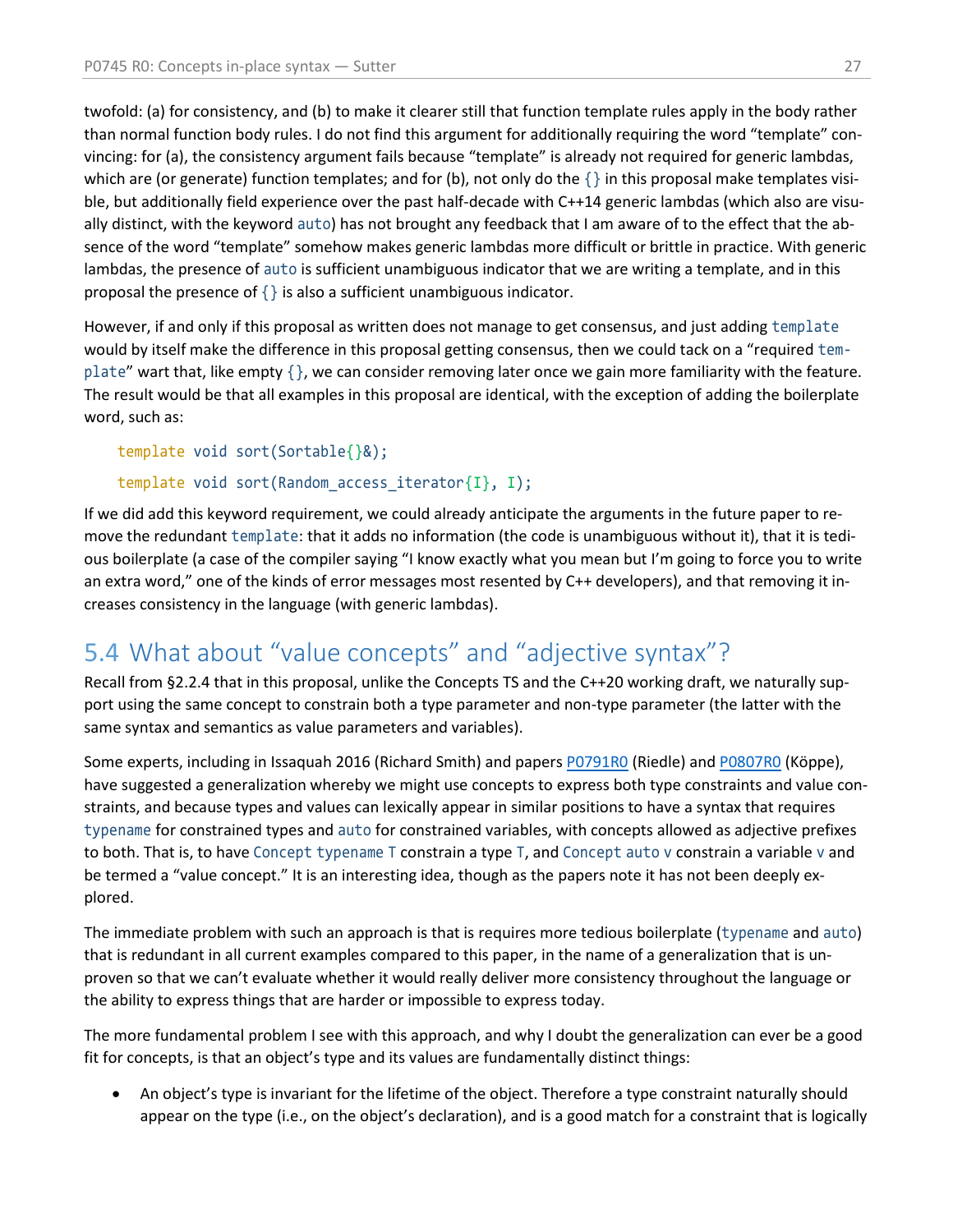and lexically/visually applied as a type modifier, such as to state that variable n is-always-a Number for its entire existence.

• An object's value is a dynamic property that can change over the lifetime of the object, even for purely compile-time (and so "static" in a different sense) objects such as local variables in constexpr functions used to initialize constexpr values. Therefore a value constrain naturally should appear on the value (i.e., on expressions and statements that manipulate the value, including but not limited to the initial value at time of initialization which could happens to usually appear near the object declaration), and is not a good match for a constraint that is logically or lexically/visually attached to the object's type (e.g., a numeric variable n generally is-not-always-an Even number at all points of its lifetime, even if its initial values is even). Fortunately, we are already progressing the proposal that does provide a match, which is constraint via general contracts.

In short, concepts are to constrain types and naturally should annotate the type (i.e., object declarations), whereas contracts are to constrain values and naturally should annotate the values (i.e., expressions and statements). Because those two things have fundamentally different properties, I suspect any attempt to conflate them will make code less clear, not more clear.

For example, consider this example which appears in both P0791 and P0807 (updated to current WP syntax):

```
template<int N> concept Even = N\frac{2}{2} == 0;
```
and the proposed use as shown in those papers, contrasted what we would write with contracts (P0542):

```
// P0791/P0807 proposal: 'Even' is a type modifier (invariant property of i)
void f(Even int i);
void g(Even auto i);
// P0542 contracts: 'is even' is a check of i's value on entry
void f(int i) [[expects: is_even(i)]] ;
void g(auto i) \lceil [expects: is even(i)]] ;
```
So far both may look plausible, though the contract syntax has the important property that it is logically and visually distinct from i's type. This is makes it already more clear, more correct, and more general, because we see that is\_even is a property of the value at a point in time only, not an invariant statement about i's nature at all times.

But next, look into the function body: What if we wrote ++i in f's body—should that be allowed? The answer in P0791 is no, through dynamic checking (the answer in P0807 appears to be that this was not considered because the constraint was intended to be limited to checking an immutable value such as a template non-type parameter):

```
// P0791 proposal: 'Even' is a type modifier (invariant property of i)
void f(Even int i) {
   i += 2; // P0791 intends this be allowed
    i += 3; // P0791 intends this be a constraint violation
}
// P0542 contracts: 'is even' is a check of i's value on entry
void f(int i) [[expects: is_even(i)]] {
   i += 2; // ok
   i += 3; // ok
```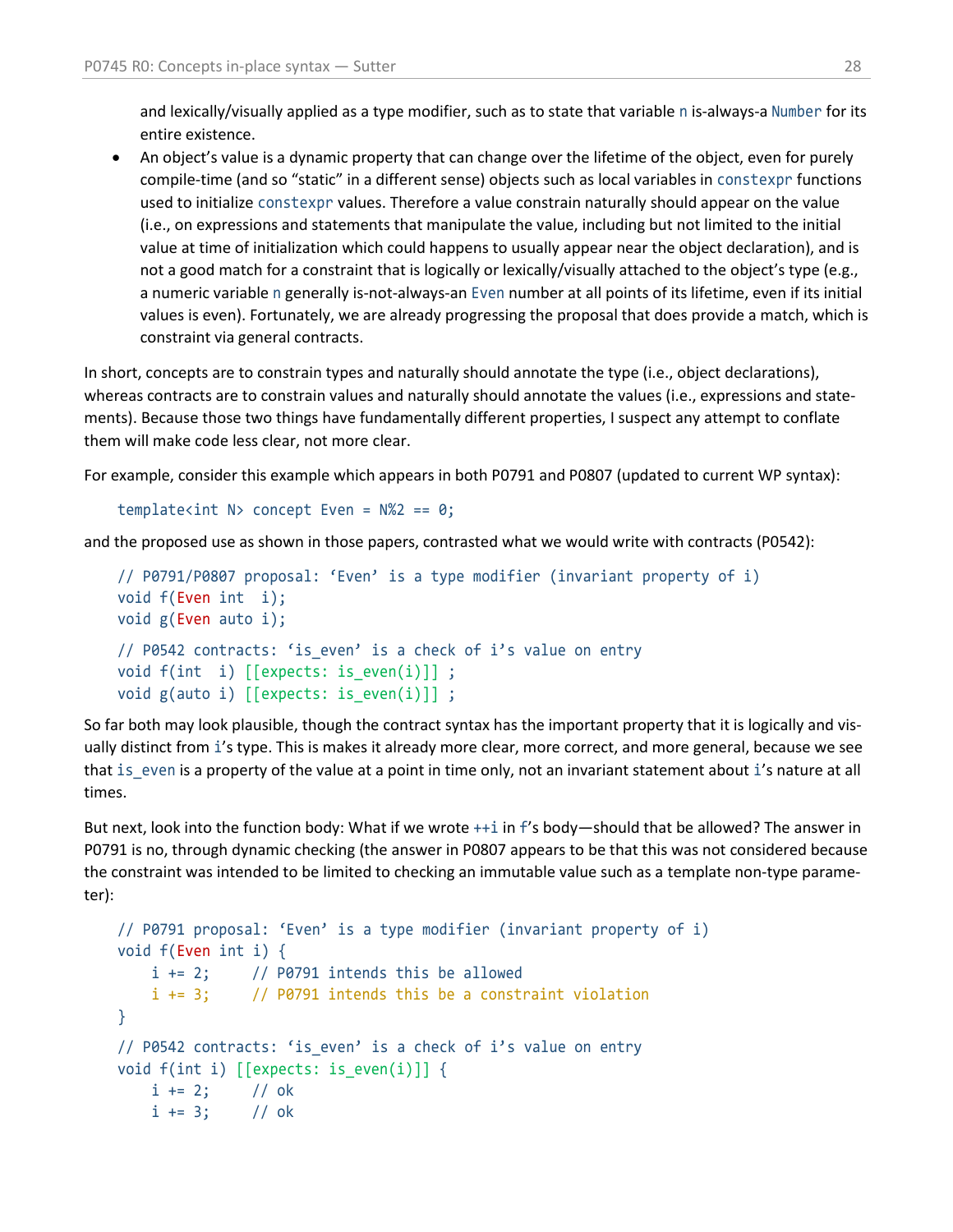#### }

Finally, let's rename f to make odd (a function that takes an even int and returns an odd one):

```
// P0791 proposal: 'Even' and 'Odd' look like type modifiers (invariant properties of i/retval)
Odd int make odd(Even int i) { // ?
    ++i; // P0791 intends that this should be illegal, but that
   return i; \frac{1}{2} // "return i+1;" be allowed, which feels like a programming
} // model that is more difficult to teach and refactor
// call site: Odd int i = f(2); ++i; // disallowed, same issue again here
// P0542 contracts: 'is_even' and 'is_odd' look like a check of i's value on entry
int make odd(int i) [[expects: is even(i)]] [[ensures: is odd(i)]] \{ ++i; // ok (abd "return i+1;" would be ok too)
   [[assert: is odd(i)]]; // alternative position for check
    return i;
}
```
With the second contract form, it's natural and logically clear that is even is a property of the initial argument value on entry, and is odd is a property of the returned value. I do not see a way that trying to wedge this information into a type modifier makes code clearer; though of course we could contort the language to force it to 'work,' I think any attempt to paper over this impedance mismatch will necessarily interfere with readability.

So I strongly support value constraints, but I think the generalization is to contracts (which already support this and so the generalization is already complete and done) rather than concepts (by inventing a novel attempted generalization that makes it appear to be an invariant property of the type when it is not).

**Note** I have corresponded at length with the author of P0791R0 (Riedle) and he understands this. It turns out the motivation for P0791R0 is not about concepts per se, but rather that the author objects to the *contracts* proposal P0542 on the grounds that the contracts are too low-level (granular code in attributes) and can be disabled (by changing contract checking levels), whereas he feels it is essential that contracts be able to be pushed up to the call site.

In competition with P0542 contracts, the intention of P0791R0 actually is to try to force contracts instead into the type system as type qualifiers so that they are part of the signature of a function, that callers cannot turn them off, and that they be pushed to the call site. The intention is also to enable powerful Haskell-like advanced overloading such as this:

```
// Example provided by J. Riedle: The goal is that overload resolution
// would see that an input value is Empty and if so call the no-op
auto quick sort( Empty Range auto& rng ){ return std::move(rng); }
auto quick sort( NonEmpty Range auto rng ){ /**/; }
```
and enable optimization based on run-time values such as this:

// Example provided by J. Riedle: The goal is that if the input matrix // is found to be already Symmetric, this function can become a no-op concept\_cast<Symmetric matrix>( my\_matrix );

These ideas may be interesting, though I have concerns about the viability of this approach (for example, it would require introducing a dynamic component to overload resolution which is certainly possible but that we do not have today and would require careful thought), but I don't think they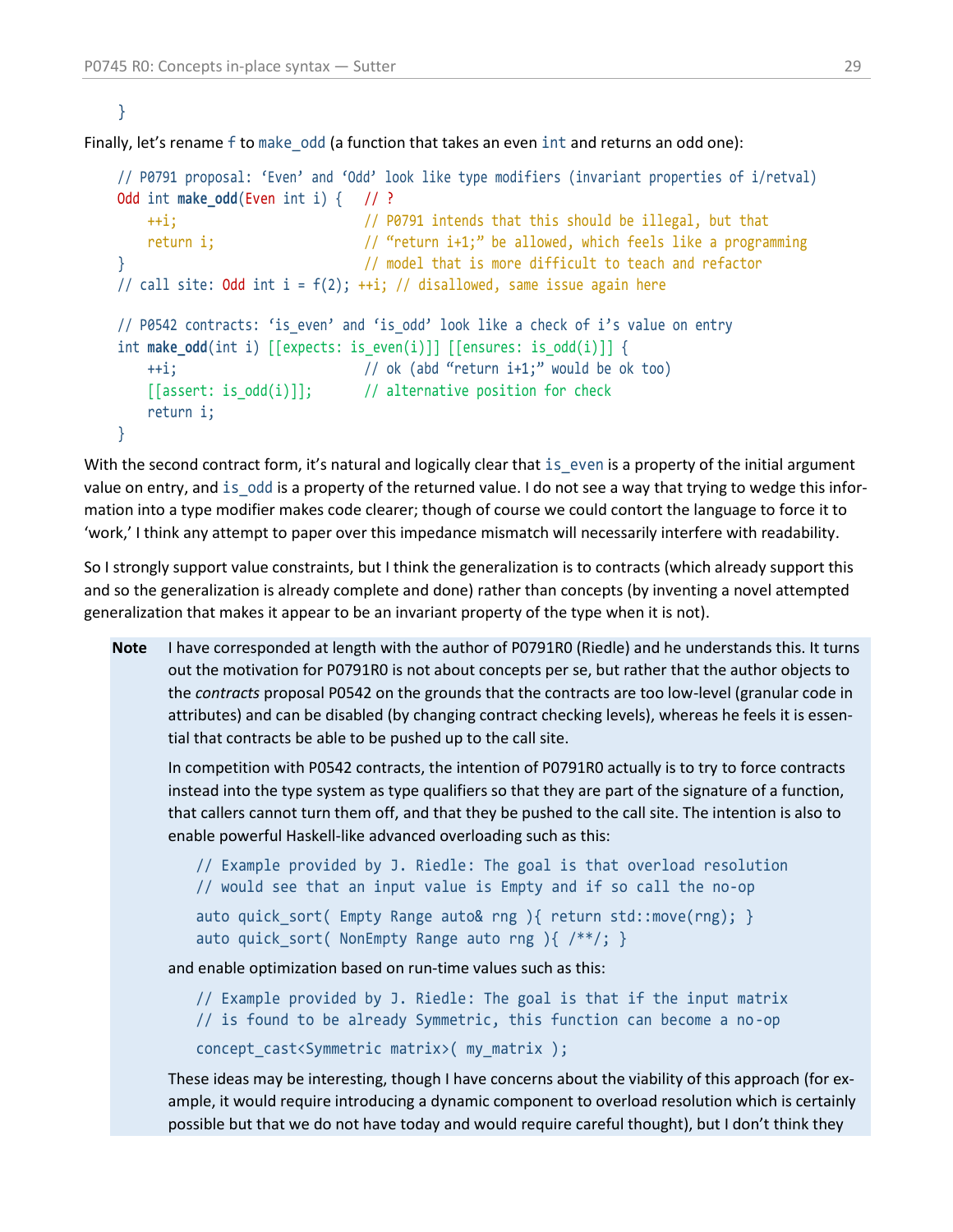should influence our concept constraint design because I don't believe anything in this proposal rules out pursuing such a direction in the future, while on the other hand I don't think this direction is sufficiently developed to justify pursuing a more verbose concept constraint design now in anticipation of this approach maturing soon.

One reviewer asked: "I'm having trouble squaring these thoughts with section 2.2.1 of your proposal in which you retain the ability to constrain a non-type template parameter via use of a concept as a type specifier."

The answer is that that's totally different—in 2.2.1 it's just a normal type concept and type constraint. Consider:

```
// unconstrained
template<auto Size>
void f() \{auto num = /*...*/;}
// constrained (with: template<typename T> concept Number)
template<Number{} Size> // type concept
void f() \{Number\{\} num = /*...*/; // type concept
}
```
In this proposal, those both do the same thing, they're the identical *type* concept being applied with identical semantics to constrain the deduced *types* of Size and num.

In contrast, a *value* concept is not the same thing at all and leads instead to this:

```
// constrained (with: template<typename T> concept Number, template<int T> concept Even)
template<Even Size> // value concept
void f() \{Number num = /*...*/; // type concept
}
```
which is very different because the first constraint tries to constrain the *value*, not the type, of Size (and we want, and should have, a way to constrain the type of Size). I think that the discussion in this section applies equally to value concepts as being not a useful direction, because concepts are not the right tool to constrain values (and even if they did exist they especially should not visually appear to be applied to type as in the TS) for the same reasons as (and that appear to have led directly to) the adjective concepts proposals discussed in this section. Separately from this proposal, we should consider removing value concepts as an undesirable direction.

# <span id="page-29-0"></span>5.5 Concept{T1, T2} vs. Concept[T1, T2]

This paper shows  $\{\}$  syntax because it's the least delta from the Concepts TS syntax.

It has been suggested that {} is getting overused, and that we could instead follow structured bindings' precedent for introducing names using  $[]$ . Example: Mergeable $[X, Y, Z]$  for symmetry with auto  $[x, y, z] = f()$ ;

**Notes** Structured bindings was also initially proposed with  $\{\}$  syntax, but EWG preferred  $\lceil \ \ \ \ \ \$ syntax.

I'm not aware of any current ambiguity that would be caused by using  $\lceil$  ]. For example, array parameters would be Concept  $\lceil T \rceil$  a  $\lceil T \rceil$  where the  $\lceil T \rceil$  do not collide, although they have different meanings. And a function returning an array of constrained type would be Concept $[X][]$  f(); which appears unambiguous.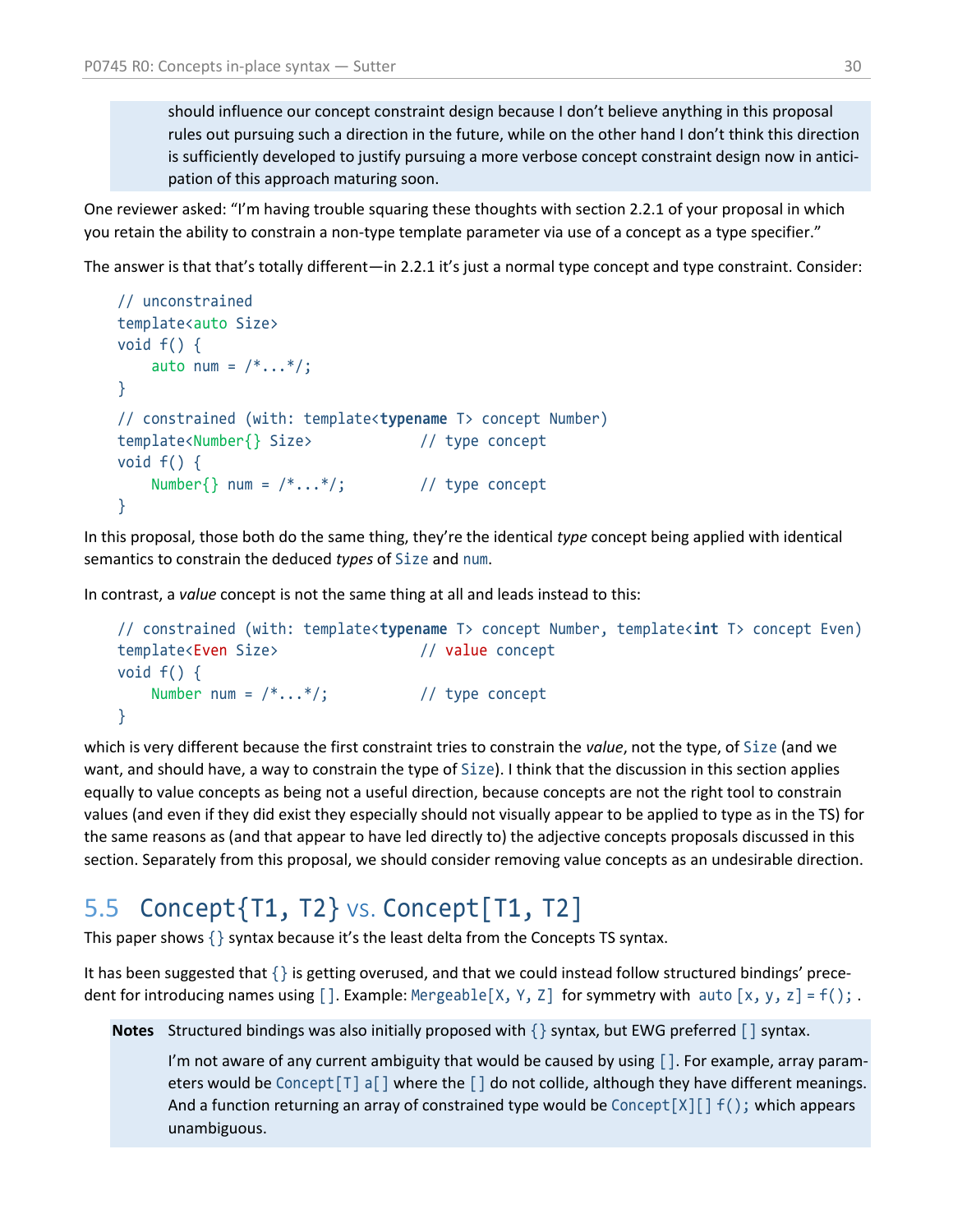However, two different reviewers opined that "Concept[] looks like how array declarations *should* look, but don't (e.g.,  $int[10] \times$ ;)" so that  $\lceil \cdot \rceil$  is more likely to interfere with making the language more regular in the future, and may already create visual confusion for some readers.—Also, if in the future we want to explore constraining structured bindings in the position where auto goes today to constrain the whole unnamed composite entity (despite the rationale given in [§5.2.2\)](#page-25-1), then using  $\lceil$  (e.g., Concept  $\lceil X \rceil \times x$ ; for a variable vs. Concept  $\lceil X, Y, Z \rceil \times y, z \rceil$  for a destructuring) means parsing starts to need more lookahead (or lookup to disambiguate, to determine Concept is a concept) whereas  $\{\}$  would not.

If we followed the same here, the examples in [§4](#page-16-0) would look as follows:

```
void sort(Sortable[]&);
void sort(Random_access_iterator[I], I);
void use2(auto x, auto y) {
   Number[N] xx = f(x);
   N yy = g(y);
}
void sort(Forward iterator[I] b, I e, Relation[]<Value type<I>> r) {
    vector<Value_type<I>> v {b,e};
     sort(v);
     copy(v.begin(),v.end(),b);
}
Output_iterator[O] copy(Input_iterator[I], I, O);
Value[V] next(V);
Value[V] compute1(V,V); // homogeneous op
Value[V] compute2(V,Other_value[]); // heterogeneous op
vector<Value[V]> compute3(vector<V>);
auto next(Value[V]) -> V;
auto compute1(Value[V], V) -> V;
auto compute2(Value[V], Other value[]) -> V;
auto compute3(vector<Value[V]>) -> vector<V>;
Input iterator[I] find(I, I, Equality comparable<Value type<I>>[]);
auto find(Input_iterator[I], I, Equality_comparable<Value_type<I>>[]) -> I;
template <Mergeable[In1,In2,Out]>
Out merge(In1, In1, In2, In2, Out);
Number[] operator+(Number[], Number[]);
template <Mergeable[In1, In2, Out], SortableIterator[Out]>
void merge then sort(In1 first1, In1 last1, In2 first2, In2 last2, Out out);
template<Number[Type], Number[] Value>
void f(Number[] parameter) {
    Number[] variable;
}
```